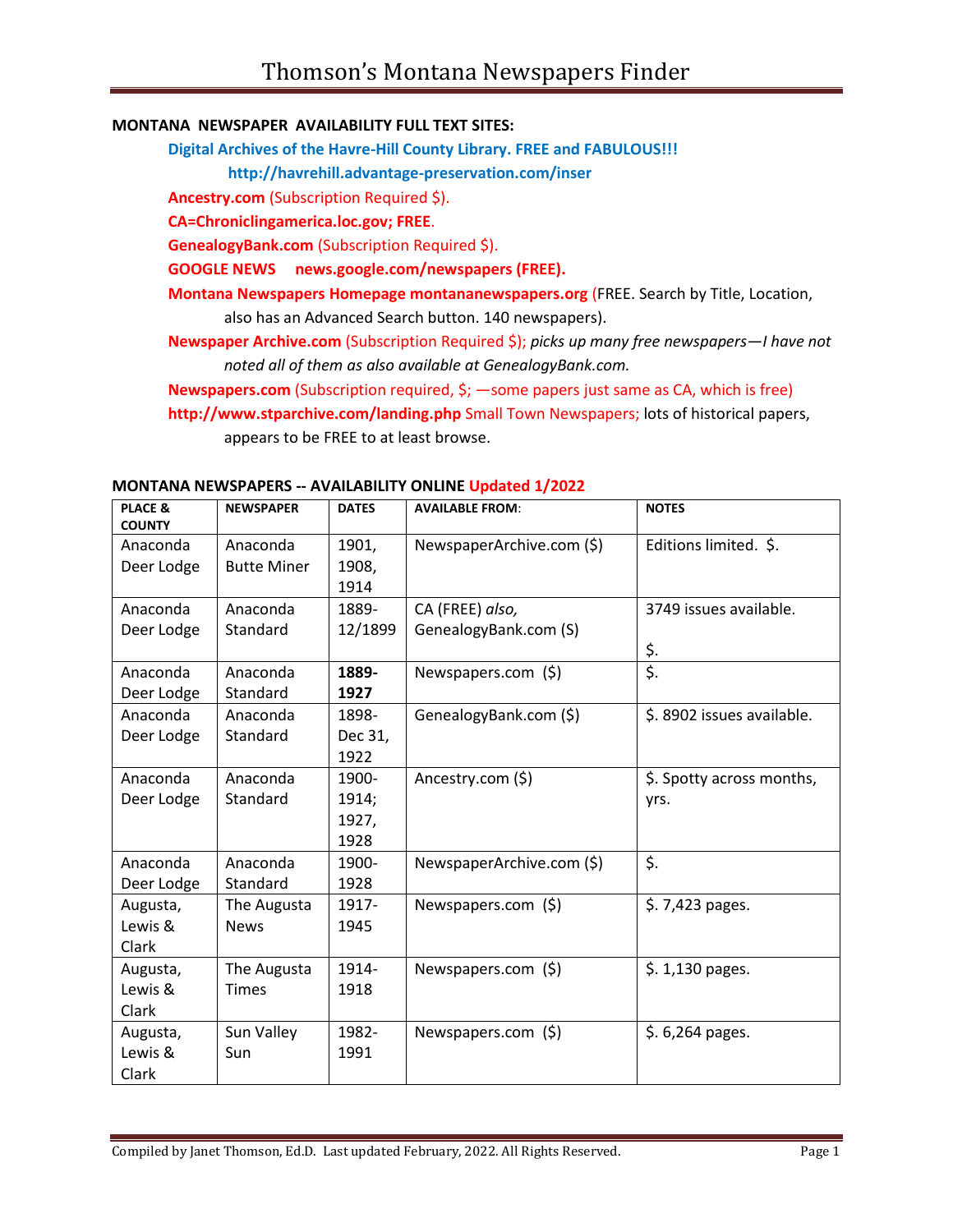| Baker,<br>Fallon    | <b>Baker</b><br>Advocate | 1925       | NewspaperArchive.com (\$)    |                            |
|---------------------|--------------------------|------------|------------------------------|----------------------------|
| Baker,              | <b>Baker Fallon</b>      | 1916-      | NewspaperArchive.com (\$)    | 57 yrs available           |
| Fallon              | <b>County Times</b>      | 1972       |                              |                            |
| Baker,              | The Fallonite            | 1916       | NewspaperArchive.com (\$)    | 1 yr only.                 |
| Fallon              |                          |            |                              |                            |
| Baker,              | Advocate/                | 1925-      | montananewspapers.org        | 22 of the earliest issues  |
| Fallon              | <b>Baker</b>             | Now        |                              | are available.             |
|                     | Sentinel/                |            |                              |                            |
|                     | Fallon                   |            |                              |                            |
|                     |                          |            |                              |                            |
|                     | <b>County News</b>       |            |                              |                            |
| Baker,              | <b>Baker</b>             | 1914,      | montananewspapers.org        | 192 issues available.      |
| Fallon              | Sentinel                 | 1917,      | Also                         |                            |
|                     |                          | 1924,      | Newspaperarchives.com (\$)   |                            |
|                     |                          | 1925       |                              |                            |
| Baker,              | <b>Baker Fallon</b>      | $5/1916$ - | montananewspapers.org        | 4,850 issues available     |
| Fallon              | <b>County Times</b>      | 12/2009    |                              |                            |
| Baker,              | Fallonite, The           | $2/1916 -$ | montananewspapers.org        | Free. 14 issues available. |
| Fallon              |                          | 5/1916     |                              |                            |
| Barker,             | Belt Mtn.                | 1891-      | montananewspapers.org        | Free. 122 issues.          |
| Cascade             | Miner, The               | 1894       |                              |                            |
| Basin,              | <b>Basin</b>             | 1897-      | news.google.com/newspapers   | Free site. 241 issues      |
| Jefferson           | Progress, The            | 1900,      |                              | available.                 |
|                     |                          | 1902-      |                              |                            |
|                     |                          | 1904       |                              |                            |
| Basin,              | <b>Basin</b>             | 1897-      | montananewspapers.org        | FREE. 347 issues.          |
| Jefferson           | Progress, The            | 1904       |                              |                            |
|                     | <b>Basin</b>             | 1905-      | news.google.com/newspapers   | Free site. 196 issues      |
| Basin,<br>Jefferson |                          |            |                              |                            |
|                     | Progress                 | 1909       | Free.                        | available.                 |
|                     | Mining                   |            |                              |                            |
|                     | Review, The              |            |                              |                            |
| Basin,              | <b>Basin</b>             | 1904-      | montananewspapers.org        | FREE. 258 issues.          |
| Jefferson           | Progress                 | 1909       |                              |                            |
|                     | Mining                   |            |                              |                            |
|                     | Review, The              |            |                              |                            |
| Basin,              | <b>Basin Times</b>       | 1894-      | montananewspapers.org        | FREE. 94 issues.           |
| Jefferson           |                          | 1896       |                              |                            |
| Belgrade,           | Belgrade                 | 1906-      | news.google.com/newspapers   | Free site. Also 1913-15;   |
| Gallatin            | Journal                  | 1909       | Free.                        | 1934-36; 1944              |
| Belgrade,           | Belgrade                 | 2004-      | GenealogyBank.com (\$) Obits | \$.                        |
| Gallatin            | <b>News</b>              | Current    |                              |                            |
| Belt,               | <b>Belt Valley</b>       | 1894-      | montananewspapers.org        | Free. 2061 issues.         |
| Cascade             | <b>Times</b>             | 1977       |                              |                            |
| Belt,               | <b>Belt Valley</b>       | 1921-      | CA                           | FREE.                      |
| Cascade             | <b>Times</b>             | 1926       | Chronicling America.loc.gov  |                            |
| Belt,               | <b>Belt Valley</b>       | 1924-      | GenealogyBank.com (\$)       | \$.                        |
| Cascade             | <b>Times</b>             | 1926       |                              |                            |
|                     |                          |            |                              |                            |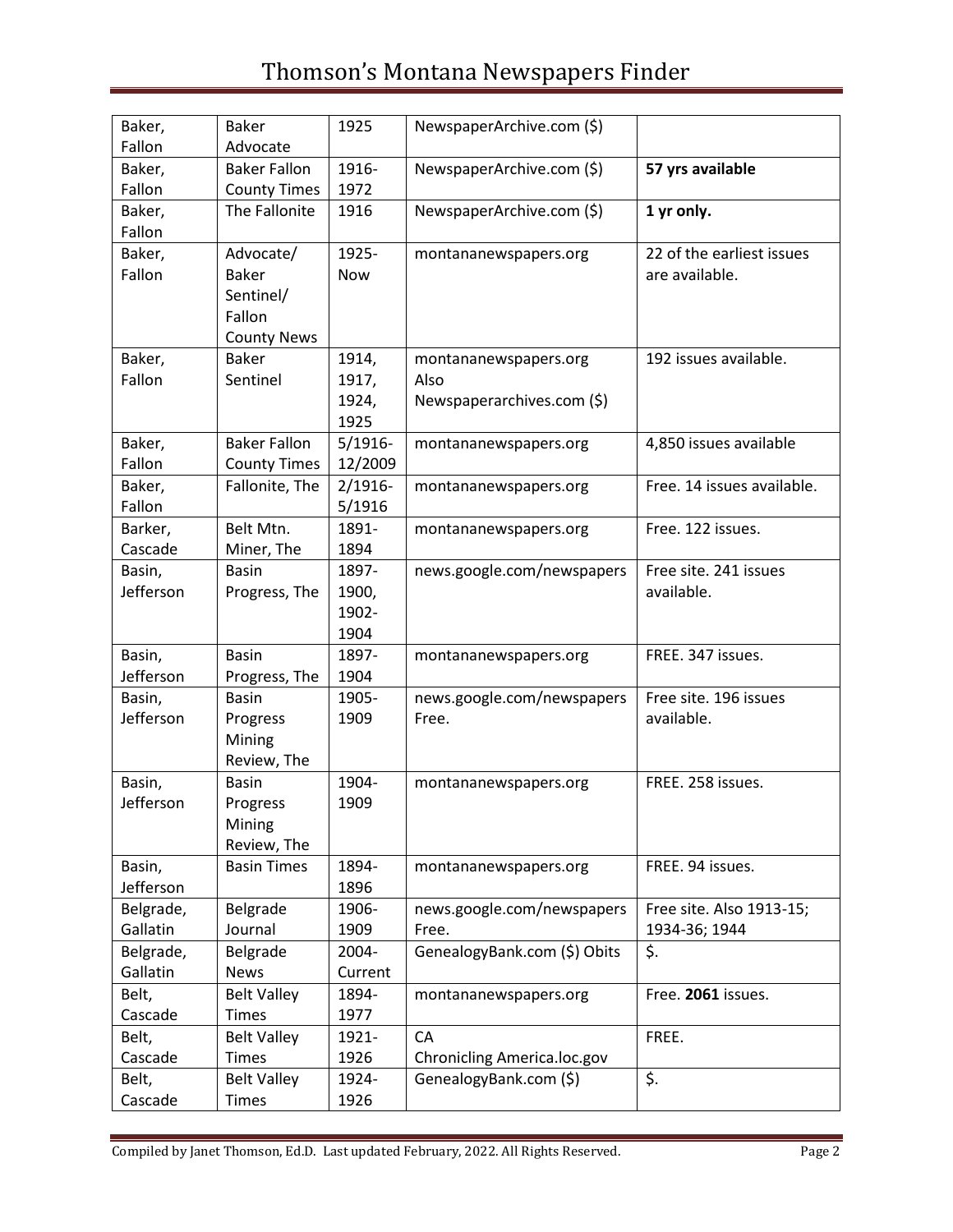| Benchland                           | Benchland<br>Advocate<br>More               | 1911-<br>1912           | montananewspapers.org                                                     | FREE. 5 issues.                                                                                        |
|-------------------------------------|---------------------------------------------|-------------------------|---------------------------------------------------------------------------|--------------------------------------------------------------------------------------------------------|
| <b>Bigfork</b><br>Flathead,<br>Lake | <b>Bigfork Eagle</b>                        | 7/2004-<br>Current      | GenealogyBank.com (\$) Obits                                              | \$.                                                                                                    |
| <b>Bigfork</b><br>Flathead,<br>Lake | Flathead<br><b>County News</b><br>(Bigfork) | 8/1908-<br>1910         | news.google.com/newspapers                                                | Free. A few issues missing.                                                                            |
| Bigfork,<br>Flathead,<br>Lake       | <b>West Shore</b><br><b>News</b>            | 3/24/<br>2009-<br>2013  | GenealogyBank.com (\$) Obits                                              | \$.                                                                                                    |
| <b>Big Horn</b><br>County           | <b>Big Horn</b><br>Searchlight              | 1925-<br>1926           | news.google.com/newspapers                                                | Free. 98 issues available.                                                                             |
| Big Sandy,<br>Chouteau              | The Bear Paw<br>Mountaineer                 | 1911-<br>1921           | montananewspapers.org/new<br>spapers<br>Also, newspaperarchive.com<br>(5) | 526 free issues available                                                                              |
| Big Sandy,<br>Chouteau              | The<br>Mountaineer                          | 1921-<br>1955           | montananewspapers.org<br>Also, newspaperarchive.com<br>(5)                | Free. 1594 issues<br>\$.                                                                               |
| Big Sandy,<br>Chouteau              | The<br>Mountaineer                          | Many<br>years.          | http://mou.stparchive.com/ar<br>chives.php                                | Free. Editions from 1974,<br>'79, '83, '89, '94, '99, '03,<br>'04, 2008-'021.                          |
| Big Timber,<br><b>Sweet Grass</b>   | <b>Big Timber</b><br><b>Express</b>         | 1899-<br>3/1901         | news.google.com/newspapers                                                | Free. 99 issues available.                                                                             |
| Big Timber,<br><b>Sweet Grass</b>   | <b>Big Timber</b><br>Pioneer                | 1893<br>thru<br>3/1975. | montananewspapers.org                                                     | Free. 4,253 issues<br>available.                                                                       |
|                                     |                                             | 1983-<br>2003.          | Also, newspaperarchive.com<br>(5)                                         | Not free.                                                                                              |
| Big Timber,<br><b>Sweet Grass</b>   | <b>Big Timber</b><br>Pioneer                | Many<br>Years           | big.stparchive.com                                                        | Free. Editions from 1944-<br>1948, '52,'53, '56,'57, '63-<br>'67, '78, '83, '85, 2001-'04;<br>'08-'09. |
| Big Timber,<br>Sweet<br>Grass       | <b>Big Timber</b><br>Pioneer                | 1893-<br>1975           | montananewspapers.org                                                     | Free. 4253 issues.                                                                                     |
| Big Timber,<br>Sweet<br>Grass       | <b>Big Timber</b><br>Pioneer                | 2005-<br>2009           | news.google.com/newspapers                                                | Free. 72 issues.                                                                                       |
| Big Timber,<br><b>Sweet Grass</b>   | <b>Big Timber</b><br>Pioneer, The           | 1983-<br>2003           | Montananewspapers.org/new<br>spapers                                      | 1093 issues free.                                                                                      |
| Big Timber,<br><b>Sweet Grass</b>   | The Pioneer                                 | 1975-<br>1982           | montananewspapers.org                                                     | 408 issues free.                                                                                       |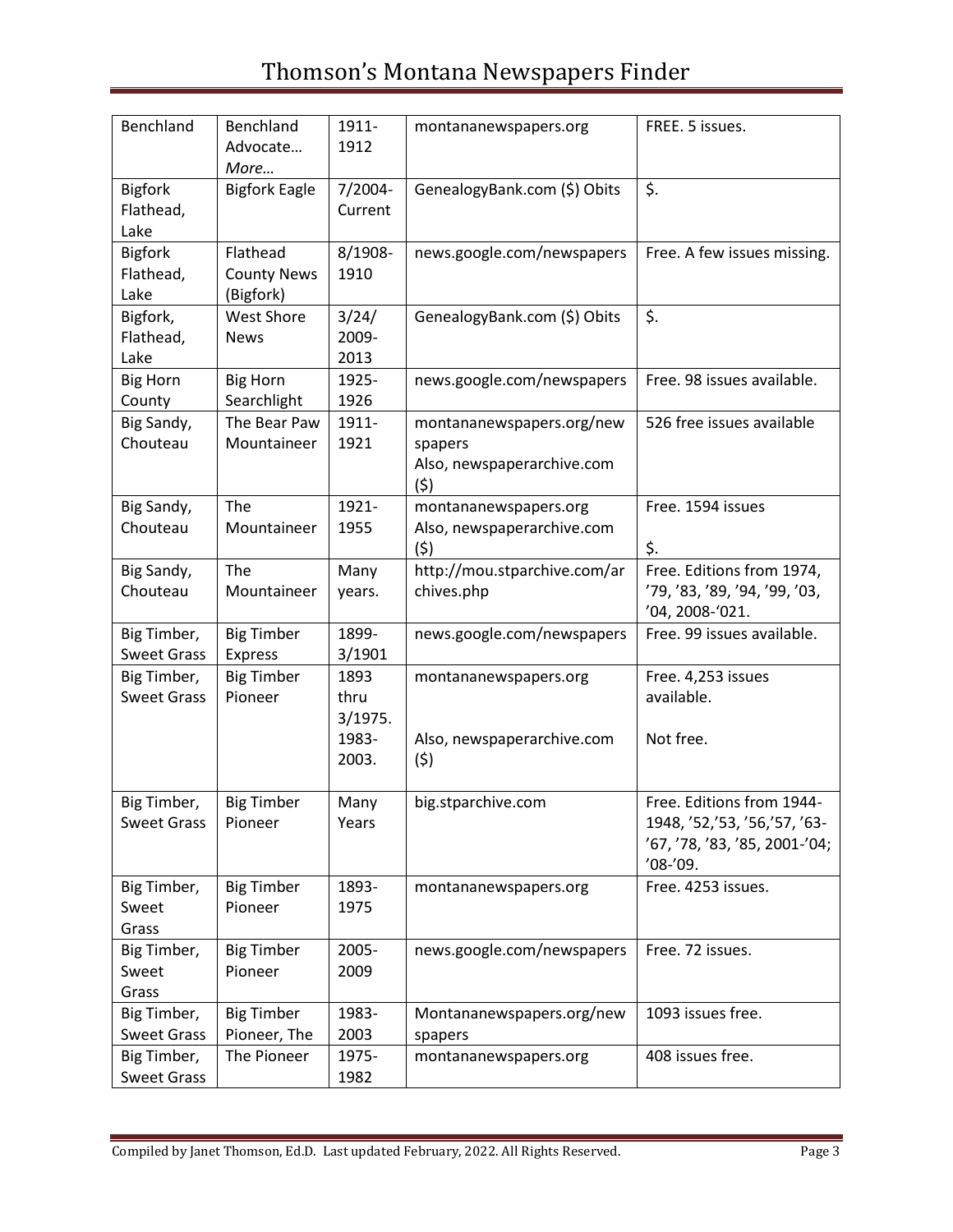| Billings,<br>Yellowstone | The Buzzer                            | June-<br>1955                      | montananewspapers.org                                                         | 9 free issues available.                                     |
|--------------------------|---------------------------------------|------------------------------------|-------------------------------------------------------------------------------|--------------------------------------------------------------|
| Billings,<br>Yellowstone | The Billings<br>Daily Tribune         | 1906-<br>1914                      | Newspapers.com (\$)                                                           | 4,185 issues.                                                |
| Billings,<br>Yellowstone | <b>Billings</b><br>Evening<br>Journal | 1909                               | Newspapers.com (\$)                                                           | 810 issues.                                                  |
| Billings,<br>Yellowstone | <b>Billings</b><br>Gazette            | 1906-<br>1977;<br>also<br>1924     | newspaperarchive.com (\$)                                                     |                                                              |
| Billings,<br>Yellowstone | <b>Billings</b><br>Gazette            | 1885-<br>2022                      | Newspapers.com (\$)                                                           | Over a million issues<br>(pages?).                           |
| Billings,<br>Yellowstone | <b>Billings</b><br>Gazette            | Jan<br>1899-<br><b>Dec</b><br>1909 | CA (FREE)<br>Also GenealogyBank.com (\$)                                      | Free. 1,059 issues<br>available.                             |
| Billings,<br>Yellowstone | <b>Billings</b><br>Gazette            | 1910-<br>1977                      | Ancestry.com (\$) Also,<br>Newspapers.com (\$)                                | Spotty; go to site, drill<br>down to see dates<br>available. |
| Billings,<br>Yellowstone | <b>Billings</b><br>Gazette            | 2009-                              | GenealogyBank.com (\$) Obits<br>only.                                         |                                                              |
| 1959-2014                | <b>Billings Daily</b><br>Gazette      | 1908-<br>2007                      | NewspaperArchive.com (\$)                                                     |                                                              |
| Billings,<br>Yellowstone | <b>Billings</b><br>Herald             | 1882-<br>1885                      | CA (FREE)<br>Also, GenealogyBank.com (\$)<br>Newspapers.com (\$)              | Free. 153 issues available.<br>622 issues.                   |
| Billings,<br>Yellowstone | <b>Billings</b><br>Herald             | 1947-<br>1951                      | NewspaperArchive.com (\$);<br>also, Newspapers.com (\$).<br>Ancestry.com (\$) |                                                              |
| Billings,<br>Yellowstone | <b>Billings</b><br>Herald             | 1947-<br>1951                      | Ancestry.com \$<br>Newspapers.com \$                                          |                                                              |
| Billings,<br>Yellowstone | Last Best<br><b>News</b>              | 2014-<br>2017                      | GenealogyBank.com (\$) Obits                                                  |                                                              |
| Billings,<br>Yellowstone | <b>Billings</b><br>Outpost            | 2010-<br>2016                      | GenealogyBank.com (\$) Obits                                                  |                                                              |
| Billings,<br>Yellowstone | <b>Billings</b><br>Weekly<br>Gazette  | 1888-<br>1928                      | Newspapers.com (\$)                                                           | 26,840 issues.                                               |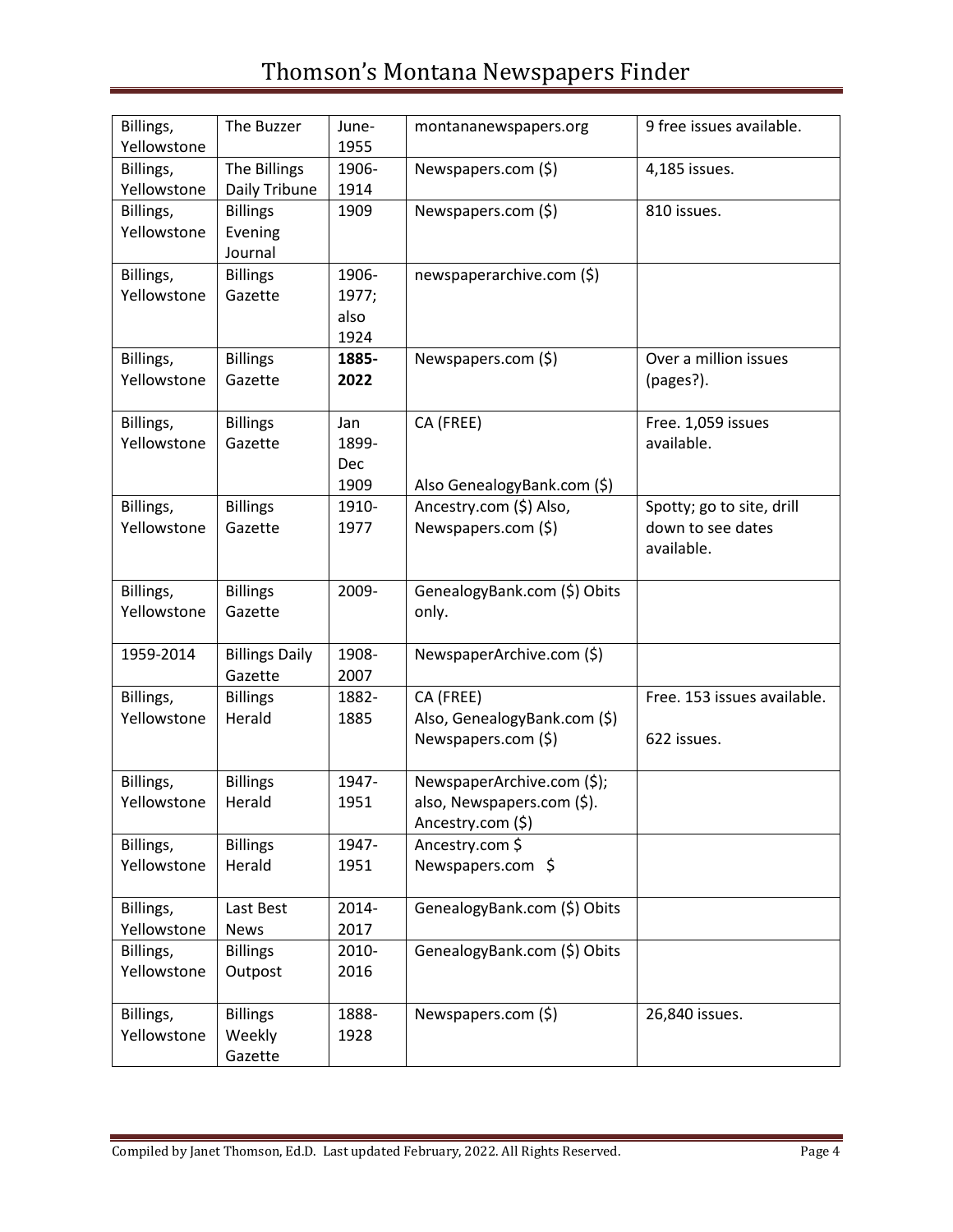| Billings,   | <b>Billings</b> | 1923-     | NewspaperArchive.com (\$)  |                             |
|-------------|-----------------|-----------|----------------------------|-----------------------------|
| Yellowstone | Weekly          | 1926      |                            |                             |
|             | Gazette         |           |                            |                             |
| Billings,   | <b>Billings</b> | Various   | montananewspapers.org      | 281+ issues, free.          |
| Yellowstone | College         | years     | See EMCOE, SEMCOE, for     |                             |
|             | Newspapers      |           | example.                   |                             |
| Billings,   | Daily Herald    | 1883-     | Newspapers.com (\$)        | 969 pages.                  |
| Yellowstone |                 | 1884      |                            |                             |
|             |                 |           |                            |                             |
|             |                 |           |                            |                             |
| Billings,   | The Herald      | 1947-     | Newspapers.com (\$)        | 3,233 pages.                |
| Yellowstone |                 | 1951      |                            |                             |
|             |                 |           |                            |                             |
| Billings,   | The Retort      | 1959-     | montananewspapers.org      | 1240 free issues available. |
| Yellowstone |                 | 2018      |                            |                             |
| Billings,   | The Buzzer      | 1955      | montananewspapers.org      | Free. 9 issues.             |
| Yellowstone |                 |           |                            |                             |
|             |                 |           |                            |                             |
| Billings,   | Eastern State   | 1945-     | montananewspapers.org      | Free. 11 issues.            |
| Yellowstone |                 | 1946      |                            |                             |
| Billings,   | <b>EMCOE</b>    | 1949-     | montananewspapers.org      | Free, college news, 281     |
| Yellowstone |                 | 1959      |                            | issues.                     |
| Billings,   | The Retort      | 1959-     | montananewspapers.org      | FREE. 1240 issues.          |
| Yellowstone |                 | 2018      |                            |                             |
| Billings,   | Rimrock         | 1929-     | montananewspapers.org      | Free. 70 issues.            |
| Yellowstone | Echo, The       | 1943      |                            |                             |
| Billings,   | Semi-Weekly     | 1899-     | Newspapers.com (\$)        | \$.                         |
| Yellowstone |                 | 1909      |                            |                             |
|             | <b>Billings</b> |           |                            |                             |
|             | Gazette         |           |                            |                             |
| Billings,   | Yellowstone     | 12/1894   | news.google.com/newspapers | Free. 91 issues available.  |
| Yellowstone | Valley          | $-8/1896$ |                            |                             |
|             | Recorder        |           |                            |                             |
| Blackfoot   | Blackfoot       | 2004-     | news.google.com/newspapers | Free. 2008-2016 also        |
| Valley      | Valley          | 2009      |                            | available at:               |
|             | Dispatch        | 2009-     |                            | bvd.stparchive.com          |
|             |                 | 2013      |                            |                             |
|             |                 | 1905-     |                            | FREE. 221 issues.           |
| Boulder,    | The Age         |           | montananewspapers.org      |                             |
| Jefferson   | Sentinel        | 1909      |                            |                             |
| Boulder,    | <b>Boulder</b>  | 1907-     | montananewspapers.org      | FREE. 952 issues.           |
| Jefferson   | Monitor         | 1925      |                            |                             |
|             |                 |           |                            |                             |
| Boulder,    | The Sentinel    | 1899-     | montananewspapers.org      | FREE. 282 issues.           |
| Jefferson   |                 | 1904      |                            |                             |
| Boulder,    | Jefferson       | 1885      | montananewspapers.org      | FREE. 3 issues.             |
| Jefferson   | County          |           |                            |                             |
|             | Enterprise      |           |                            |                             |
| Boulder,    | Jefferson       | 1885-     |                            | FREE. 627 issues.           |
|             |                 |           | montananewspapers.org      |                             |
| Jefferson   | County          | 1899      |                            |                             |
|             | Sentinel        |           |                            |                             |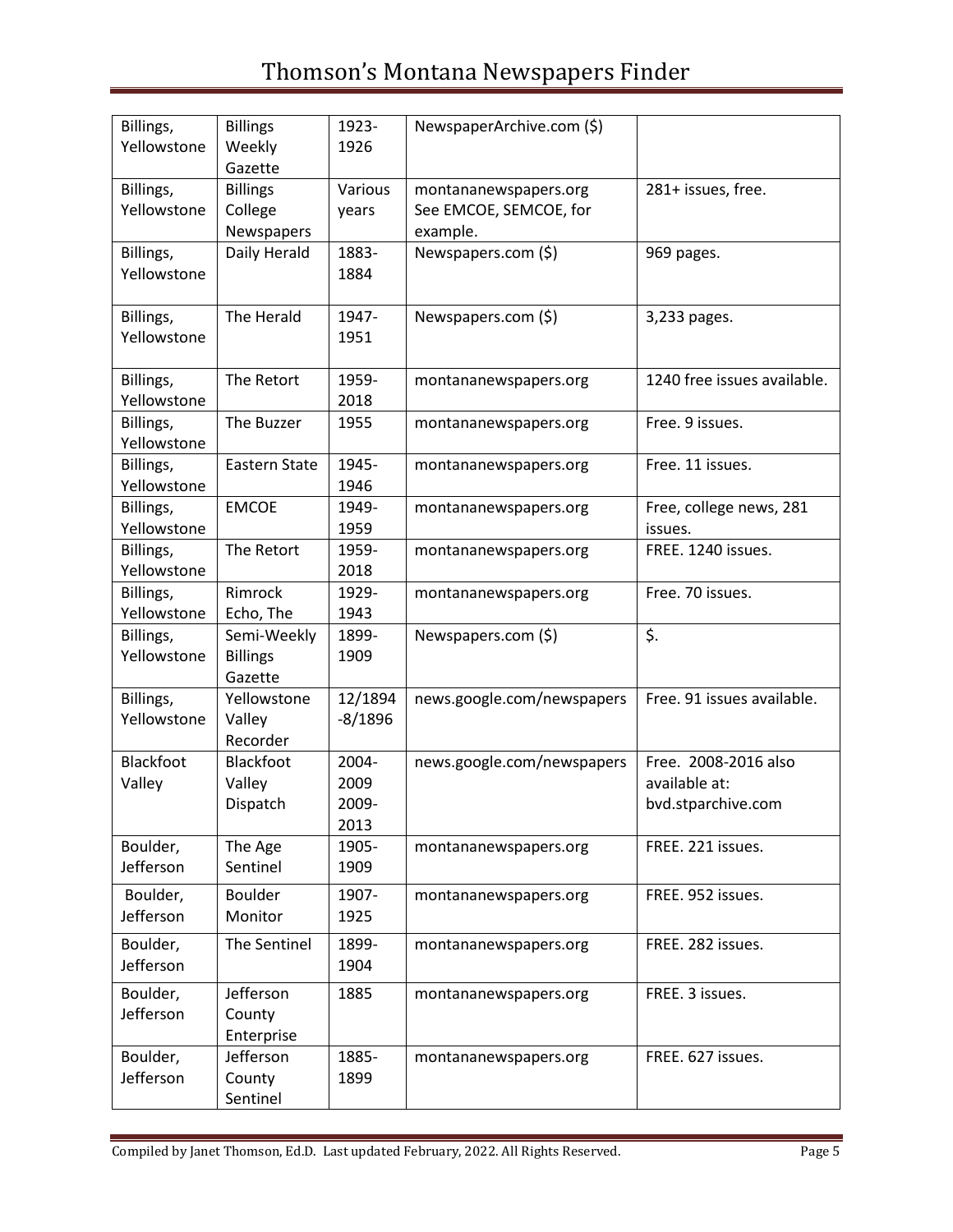| Bozeman,<br>Gallatin | Avant<br>Courier                                                   | $9/1871 -$<br>7/1872      | CA (FREE)                                                              | Free. 46 issues available.                              |
|----------------------|--------------------------------------------------------------------|---------------------------|------------------------------------------------------------------------|---------------------------------------------------------|
| Bozeman,<br>Gallatin | Avant<br>Courier                                                   | 7/1872<br>to<br>12/1879   | CA (FREE)<br>Also, GenealogyBank.com (\$)                              | Free 390 issues available.                              |
| Bozeman,<br>Gallatin | Avant<br>Courier                                                   | 1871-<br>1879             | newspapers.com (\$)                                                    | 1,638 pages.                                            |
| Bozeman,<br>Gallatin | Bozeman<br>Courier                                                 | 1921-<br>1927             | GenealogyBank.com (S)                                                  |                                                         |
| Bozeman,<br>Gallatin | Bozeman<br>Courier                                                 | 1921-<br>1927             | CA (FREE)                                                              |                                                         |
| Bozeman,<br>Gallatin | Weekly<br>Chronicle,<br>The                                        | 2/1883-<br>5/1883         | CA (FREE)<br>Also, GenealogyBank.com (\$)                              | 10 issues available.                                    |
| Bozeman,<br>Gallatin | Bozeman<br>Weekly<br>Chronicle                                     | $5/1883-$<br>12/1888      | CA (FREE)<br>Also, GenealogyBank.com (\$)<br>Also, newspapers.com (\$) | Free. 293 issues available.<br>\$<br>1,128 issues.      |
| Bozeman,<br>Gallatin | <b>Bozeman</b><br>Daily<br>Chronicle                               | 1926                      | NewspaperArchive.com (\$)                                              |                                                         |
| Bozeman,<br>Gallatin | Bozeman<br>Daily<br>Chronicle                                      | June,<br>1996-<br>Current | GenealogyBank.com (\$) Obits                                           |                                                         |
| Bozeman,<br>Gallatin | Gallatin<br>County<br>Journal                                      | 1933                      | news.google.com/newspapers                                             | Free. 24 issues available.                              |
| Bozeman,<br>Gallatin | High Country,<br>The                                               | Jan-Dec.<br>1974          | news.google.com/newspapers                                             | Free. Contains Ennis news,<br>too. 37 issues available. |
| Broadus,<br>Powder   | <b>Broadus</b><br>Independent                                      | 4/1919-<br>5/1919         | CA (FREE)<br>GenealogyBank.com (\$)                                    | One month only.                                         |
| Broadus,<br>Powder   | Powder River<br>County<br>Examiner                                 | 1935-<br>1950             | montananewspapers.org                                                  | FREE. 813 issues.                                       |
| Broadus,<br>Powder   | Powder River<br>County<br>Examiner &<br>The Broadus<br>Independent | 1919-<br>1922             | CA (FREE)<br>Also, newspapers.com (\$)                                 | 182 issues available.                                   |
| Broadus,<br>Powder   | Powder River<br>County<br>Examiner &<br>The Broadus<br>Independent | $6/1922 -$<br>11/1935     | montananewspapers.org                                                  | Free. 647 issues.                                       |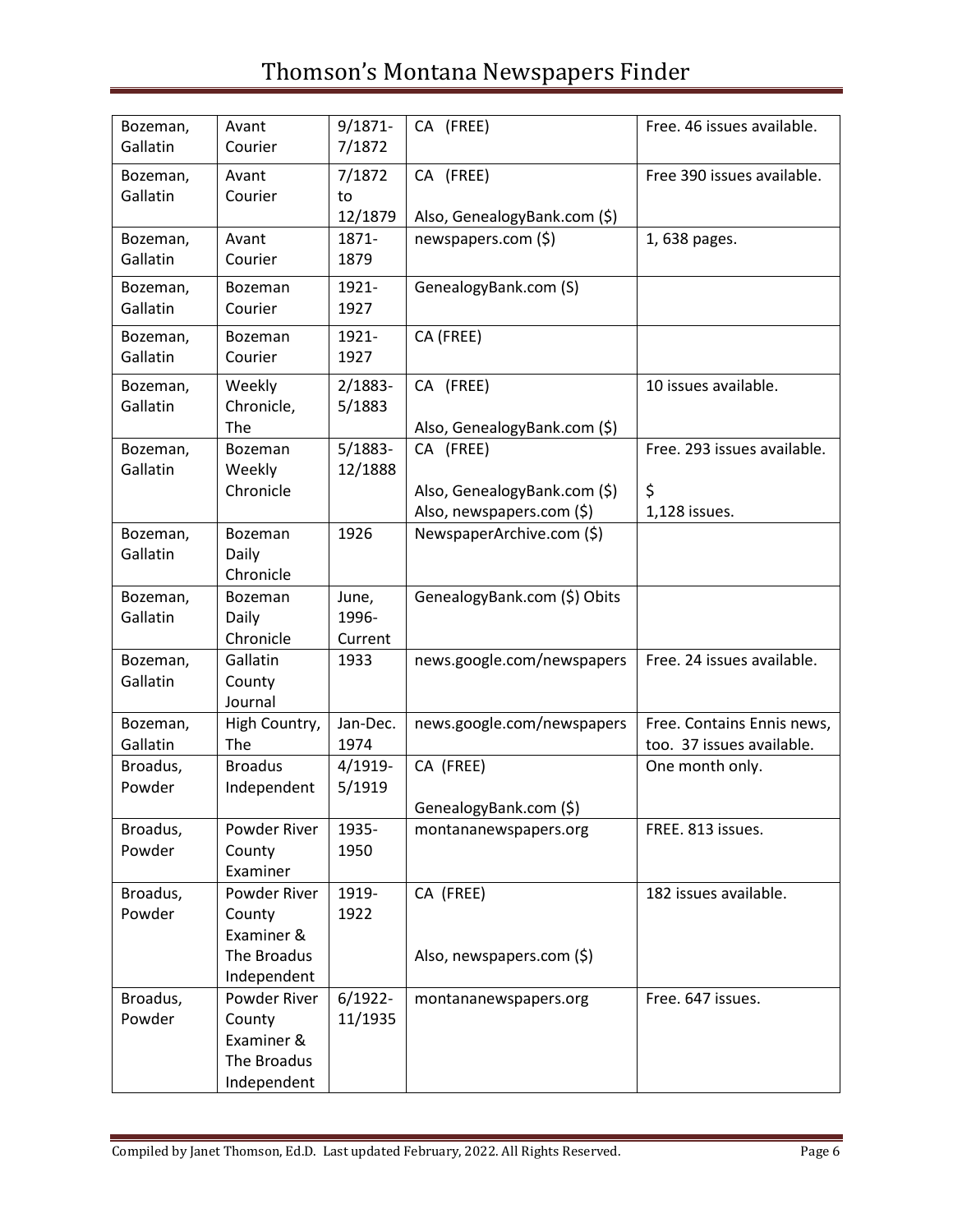| Browning,<br>Glacier               | Glacier<br>County Chief                        | 11/1933<br>$-7/1936$            | news.google.com/newspapers                                             | Free. 80 issues available.                                      |
|------------------------------------|------------------------------------------------|---------------------------------|------------------------------------------------------------------------|-----------------------------------------------------------------|
| Browning,<br>Glacier               | Glacier<br>Reporter                            | 1999-<br>2022                   | GenealogyBank.com (\$)                                                 | \$. Obits.                                                      |
| Butte, Silver<br>Bow               | <b>Butte</b><br>Anaconda<br><b>MT Standard</b> | 1955-<br>'59, '60,<br>'73'77    | NewspaperArchive.com (\$)                                              |                                                                 |
| Butte, Silver<br><b>Bow</b>        | <b>Butte</b><br>Bystander,<br>The              | 1896-<br>1897                   | Available at:<br>news.google.com/newspapers                            | Free. 89 issues available.<br>Labor reform newspaper.           |
| Butte, Silver<br>Bow               | <b>Butte Daily</b><br><b>Bulletin</b>          | 1/1919-<br>12/<br>1920          | CA (FREE)<br>Also, GenealogyBank.com (\$)<br>Also, newspapers.com (\$) | Free. 575 issues available.<br>3134 pages.                      |
| Butte, Silver<br><b>Bow</b>        | <b>Butte City</b><br>Daily Miner               | 1885-<br>1890                   | CA (FREE)<br>NewspaperArchive.com (\$)                                 | Silver Bow formed from<br>Deer Lodge County in<br>1881. Spotty. |
| Butte, Silver<br>Bow               | <b>Butte Daily</b><br>Miner                    | 1880-<br>1881                   | Ancestry.com (\$)                                                      | Amounts to 1 yr, basically.                                     |
| Butte, Silver<br>Bow               | <b>Butte Daily</b><br>Miner                    | 1882-<br>1889                   | GenealogyBank.com (\$)                                                 |                                                                 |
| Butte, Silver<br>Bow               | <b>Butte Daily</b><br>Post                     | 1932-<br>1934                   | NewspaperArchive.com (\$)                                              |                                                                 |
| Butte, Silver<br>Bow               | <b>Butte Daily</b><br>Post                     | 1886-<br>1932                   | Newspapers.com (\$)                                                    | 65,110 pages.                                                   |
| Butte, Silver<br>Bow               | <b>Butte Daily</b><br>Post                     | 1917                            | CA (FREE)<br>Also GenealogyBank.com (\$)                               | Free. 313 issues available.                                     |
| Butte, Silver<br>Bow               | <b>Butte Inter</b><br>Mountain                 | $5/1901 -$<br>12/1903           | CA (FREE)<br>Also, GenealogyBank.com (\$)                              | Free. 782 issues available.                                     |
| Butte, Silver<br>Bow               | [Butte]Daily<br>Intermountain                  | 4/1887-<br>7/1887               | GenealogyBank.com (\$)                                                 |                                                                 |
| Butte, Silver<br><b>Bow</b>        | [Butte]Daily<br>Intermountain                  | 1/1899-<br>5/1/1901             | CA (FREE)<br>Also, GenealogyBank.com (\$)                              | Free. 729 issues available                                      |
| Butte, Silver<br>Bow               | <b>Butte</b><br>Montana<br>Standard            | 1971-<br>$1977, +$<br>other yrs | Ancestry.com (\$)                                                      | 141,691 issues available<br>across years.                       |
| Butte, Silver<br>Bow               | <b>Butte</b><br>Montana<br>Standard            | 2012                            | NewspaperArchive.com (\$)                                              |                                                                 |
| <b>Butte, Silver</b><br><b>Bow</b> | <b>Montana</b><br><b>Labor News</b>            | 1932-<br>1951                   | CA (FREE)                                                              |                                                                 |
| Butte, Silver<br>Bow               | Semi-Weekly<br>Miner, The                      | 1879-<br>1889                   | GenealogyBank.com (\$)                                                 |                                                                 |
| Butte, Silver<br>Bow               | Semi-Weekly<br>Miner, The                      | 1/1882-<br>4/1896               | CA                                                                     | 443 issues available.                                           |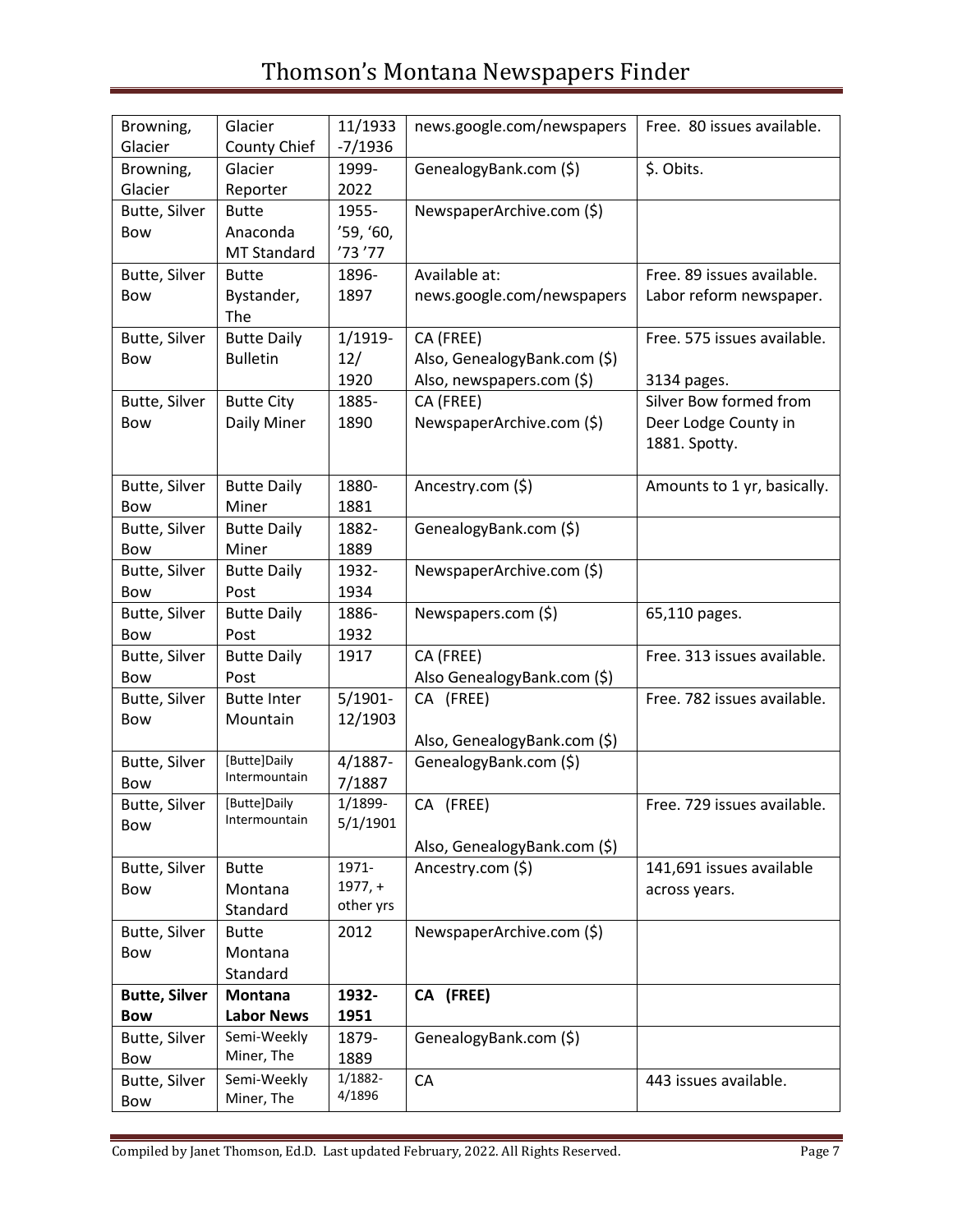| Butte, Silver<br><b>Bow</b> | Semi-Weekly<br>Miner, The      | 4/1886-<br>12/1889                                                         | CA                                                                        | Free. 387 issues available.                                            |
|-----------------------------|--------------------------------|----------------------------------------------------------------------------|---------------------------------------------------------------------------|------------------------------------------------------------------------|
| Butte, Silver<br>Bow        | <b>Butte Miner</b>             | 1876-<br>1880                                                              | Ancestry.com (\$) See also<br><b>Butte Daily Miner at</b><br>Ancestry.com | 520 issues.<br>Silver Bow formed from<br>Deer Lodge County in<br>1881. |
| Butte, Silver<br>Bow        | <b>Butte Miner</b>             | 1881-<br>1897                                                              | Newspaper Archives.com (\$)<br>GenealogyBank.com (\$)                     |                                                                        |
| Butte, Silver<br><b>Bow</b> | <b>Butte Miner</b>             | 1876-<br>1914                                                              | NewspaperArchive.com (\$)                                                 | Silver Bow formed from<br>Deer Lodge County in<br>1881.                |
| Butte, Silver<br>Bow        | <b>Butte Miner</b>             | 1879-<br>1925                                                              | Newspapers.com (\$)                                                       | More than 169,000 pages.                                               |
| Butte, Silver<br>Bow        | <b>Butte Weekly</b><br>Miner   | 1876-<br>1893                                                              | Newspapers.com (\$)                                                       | 6,316 pages.                                                           |
| Butte, Silver<br>Bow        | <b>Butte Weekly</b><br>Miner   | 1/1896-<br>5/1901                                                          | GenealogyBank.com (\$).                                                   |                                                                        |
| Butte, Silver<br>Bow        | Copper<br>Commando,<br>The     | 1942-<br>1945                                                              | http://digitalcommons.mtech.<br>edu/<br>copper commando/                  | Free.                                                                  |
| Butte, Silver<br>Bow        | Daily Miner,<br>The            | 1879;<br>1881-<br>1885                                                     | Ancestry.com (\$)                                                         | 4908 issues.                                                           |
| Butte, Silver<br>Bow        | The Eye<br>Opener              | 1934-<br>1941                                                              | montananewspapers.org                                                     | FREE. 331 issues.                                                      |
| Butte, Silver<br>Bow        | Weekly<br>Miner, The           | 61879-<br>1881                                                             | CA                                                                        | 132 issues available.                                                  |
| Butte, Silver<br>Bow        | New Age,<br>The                | $5/1902 -$<br>2/1903                                                       | CA (FREE)<br>Also, GenealogyBank.com (\$)<br>Also, newspapers.com (\$)    | 36 issues available.                                                   |
| Butte, Silver<br>Bow        | [The] Weekly<br>Miner          | 1876-<br>May<br>1901                                                       | GenealogyBank.com (\$).                                                   | 282 issues available.                                                  |
| Butte, Silver<br>Bow        | Montana<br>Standard            | 1928-<br>2021                                                              | Newspapers.com (\$)                                                       |                                                                        |
| Butte, Silver<br>Bow        | Montana<br>Standard            | 1900-<br>1977                                                              | NewspaperArchive.com (\$)                                                 | Browse by year.                                                        |
| Butte, Silver<br>Bow        | Montana<br>Standard<br>(Butte) | 1928-<br>1930;<br>1934;<br>1938-<br>42;<br>1950;<br>1956-<br>1964;<br>1971 | Ancestry.com (\$)                                                         |                                                                        |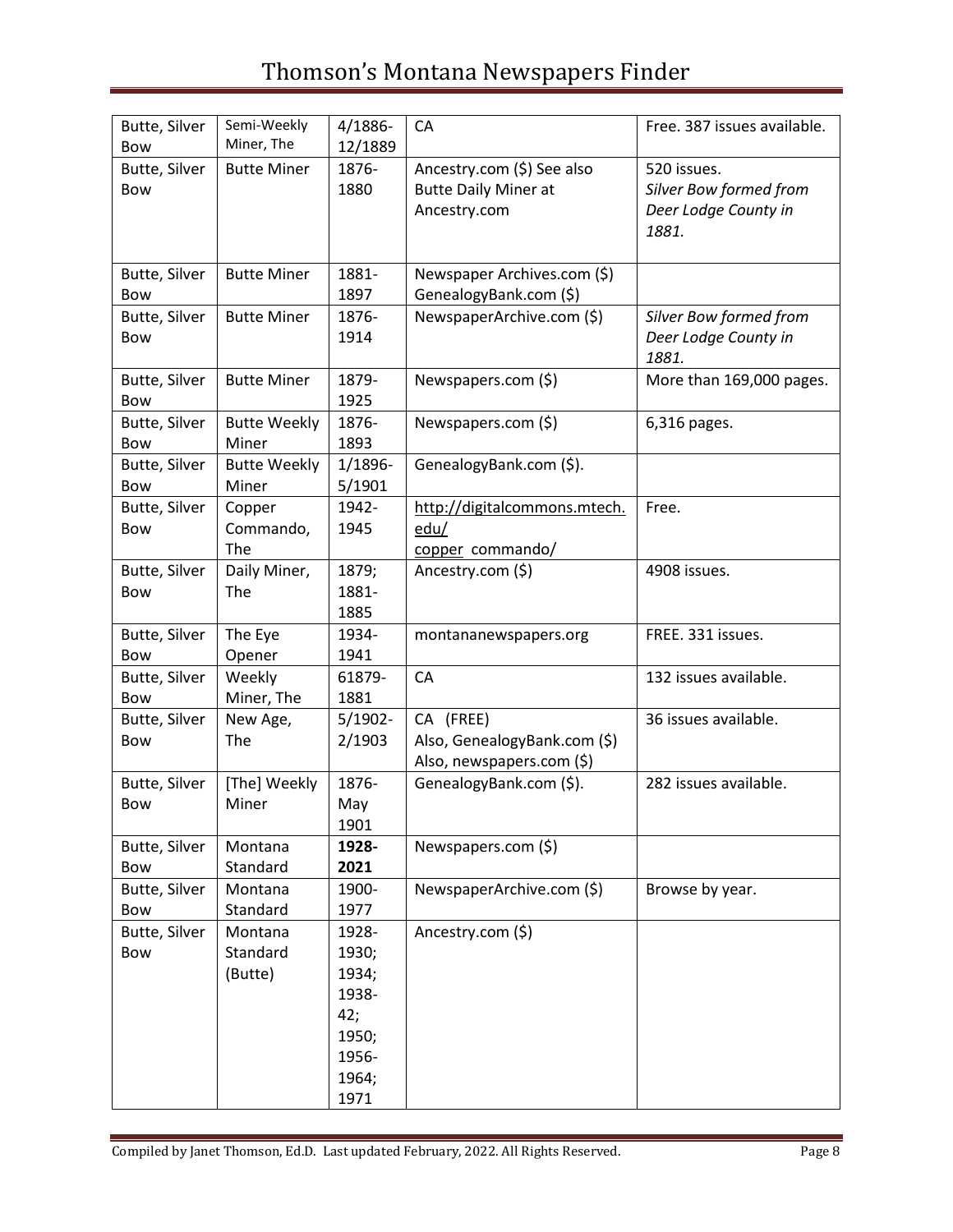| Butte, Silver<br>Bow     | Montana<br>Standard        | 2000-<br>Current | GenealogyBank.com (\$)     | Obit only                   |
|--------------------------|----------------------------|------------------|----------------------------|-----------------------------|
|                          | (Butte)                    |                  |                            |                             |
| Butte, Silver            | Montana                    | 1931-            | NewspaperArchive.com (\$)  |                             |
| Bow                      | <b>Butte</b>               | 1937,            |                            |                             |
|                          | Standard                   | '39,             |                            |                             |
|                          |                            | '61', '65        |                            |                             |
| Butte, Silver            | Montana                    | 1959-            | Ancestry.com (\$)          |                             |
| Bow                      | Standard-                  | 1965;            | NewspaperArchive.com (\$)  |                             |
|                          | Post                       | 1960-            | Newspapers.com (\$)        |                             |
|                          |                            | 1966             |                            |                             |
| Butte, Silver            | Montana                    | $7/1903 -$       | news.google.com/newspapers | Free. 12 issues available.  |
| Bow                      | State Journal              |                  |                            |                             |
| Carbon                   | Carbon                     | 1926-            | news.google.com/newspapers | Free. 246 issues available. |
| County                   | <b>County News</b>         | 1934             |                            | Red Lodge, MT               |
| Carbon                   | Carbon                     | 1924-            | CA (FREE)                  |                             |
| County                   | <b>County News</b>         | 1931             |                            |                             |
| Carbon                   | Carbon                     | 1924, 7          | CA (FREE)                  |                             |
| County                   | County                     | months           |                            |                             |
|                          | <b>Chronicle</b>           |                  |                            |                             |
| Castle,                  | Castle News                | 1888             | montananewspapers.org      | FREE. 27 issues.            |
| Meager                   |                            |                  |                            |                             |
| Castle,                  | Castle                     | 1892-            | montananewspapers.org      | FREE. 26 issues.            |
| Meager                   | Reporter                   | 1893<br>1896-    |                            | FREE. 100 issues.           |
| Castle,<br><b>Meager</b> | Whole Truth,<br><b>The</b> | 1898             | montananewspapers.org      |                             |
| Chester,                 | Newspaper                  | $4-$             | news.google.com/newspapers | Free. 22 issues available.  |
| [Liberty, aft.           | of Chester,                | 11/1910          |                            |                             |
| 1920]                    | The                        |                  |                            |                             |
| Choteau,                 | Choteau                    | $3/1904 -$       | montananewspapers.org      | 5,532 weekly issues         |
| Teton                    | Acantha                    | 12/2010          |                            | available.                  |
| Choteau,                 | Choteau                    | 12/1885          | montananewspapers.org      | 139 issues available.       |
| Teton                    | Calumet                    | $-6/1889$        |                            |                             |
| Choteau,                 | Choteau                    | $7/1913-$        | montananewspapers.org      | 579+ issues available.      |
| Teton                    | Montanan                   | 12/1924          |                            |                             |
| Choteau,<br>Teton        | Montanan<br>and            | $10-1-$<br>1903  | montananewspapers.org      | 98 free issues available.   |
|                          | Chronicle,                 |                  |                            |                             |
|                          | The                        |                  |                            |                             |
| Choteau,                 | The                        | $9/1891 -$       | montananewspapers.org      | 714 issues available.       |
| Teton                    | [Choteau]                  | 6/1905           |                            |                             |
|                          | Montanian                  |                  |                            |                             |
| Choteau,                 | Teton                      | 9/1897-          | montananewspapers.org      | Free. 90 issues available.  |
| Teton                    | Chronicle                  | 6/1901           |                            |                             |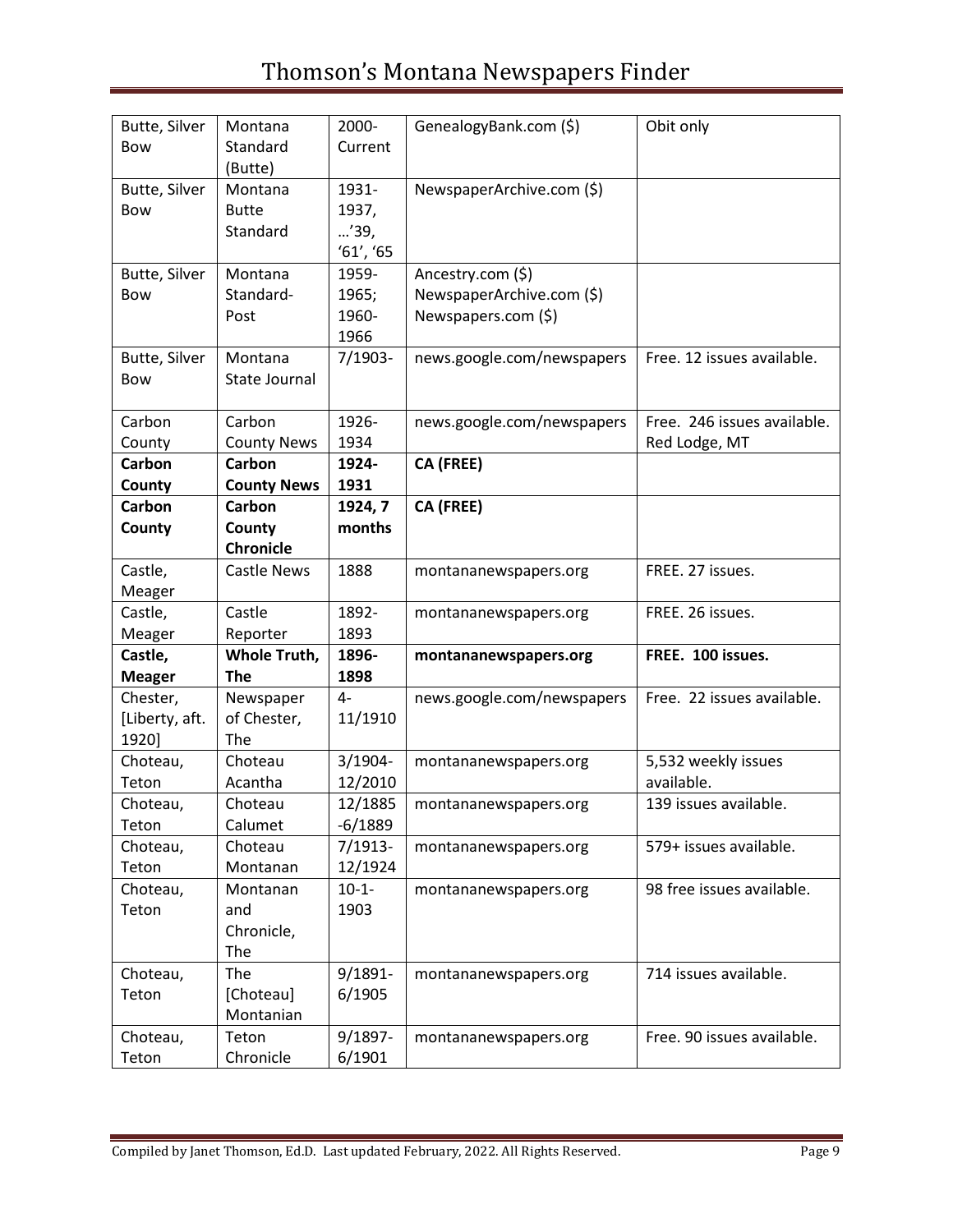| Circle,         | McCone               | 1919-      | News.google.com/newspapers    |                             |
|-----------------|----------------------|------------|-------------------------------|-----------------------------|
| McCone          | County               | 1920       |                               |                             |
|                 | Pioneer              |            |                               |                             |
| Circle,         | Circle Banner        | 1914-      | CA (FREE)                     |                             |
| McCone          |                      | 1924       |                               |                             |
| Clancy,         | <b>The Clancy</b>    | 1896-      | montananewspapers.org         | FREE. Weekly newspaper.     |
| Jefferson       | <b>Miner</b>         | 1899       |                               |                             |
| Columbia        | Columbian,           | 8/1891-    | montananewspapers.org         | 318 issues available for    |
| Falls,          | The                  | 3/1897;    |                               | 1891-1897; 1,035 issues     |
| Flathead        |                      | 1/1905-    |                               | available for 1905-1925.    |
|                 |                      | 2/1925     |                               |                             |
| Columbia        | Hendricks'           | $6/1903 -$ | montananewspapers.org         | Free. 79 issues available.  |
| Falls,          | Columbian            | 1/1905     |                               |                             |
| Flathead        |                      |            |                               |                             |
| Columbia        | <b>Hungry</b>        | 1946-      | CA (FREE)                     |                             |
| Falls,          | <b>Horse News</b>    | 1948       |                               |                             |
| <b>Flathead</b> | & Columbian          |            |                               |                             |
| Columbia        | <b>Hungry Horse</b>  | 7/2004-    | GenealogyBank.com (\$) Obits  | Montana's first Pulitzer    |
| Falls,          | <b>News</b>          | Current    |                               | Prize-winning paper; obits  |
| Flathead        |                      |            |                               |                             |
| Columbus,       | Stillwater           | $1 -$      | news.google.com/newspapers    | Free. 32 issues.            |
| Stillwater      | Bulletin, The        | 11/1894    |                               |                             |
| Columbus,       | Stillwater           | 1914-      | news.google.com/newspapers    | Free. 105 issues available. |
| Stillwater      | County               | 1916       |                               |                             |
|                 | Democrat             |            |                               |                             |
| Conrad,         | Conrad               | 1911-      | Newspapers.com (\$)           | 4,989 pages.                |
| Pondera         | Independent          | 1922       |                               |                             |
| Conrad,         | Independent-         | 1905-      | Newspapers.com (\$)           | 25,482 pages.               |
| Pondera         | Observer             | 1973       |                               |                             |
| Conrad,         |                      |            |                               |                             |
| Pondera         |                      |            |                               |                             |
| Culbertson,     | Searchlight,         | 1909-      | CA (FREE)                     | 209 issues available.       |
| Roosevelt       | The                  | 1912       |                               |                             |
|                 |                      |            | Also, GenealogyBank.com (\$); | Not free.                   |
|                 |                      |            | Also, newspaperarchive.com    | Not free.                   |
|                 |                      |            | $(\$)$ ;newspapers.com $(\$)$ |                             |
| Cut Bank,       | Cut Bank             | 1910-      | CA (FREE)                     | Free. 216 issues available. |
| Glacier, also   | <b>Pioneer Press</b> | 1917       | Also, GenealogyBank.com (\$)  |                             |
| Teton           |                      |            |                               |                             |
|                 |                      |            |                               |                             |
| Cut Bank,       | Cut Bank             | 1913-      | Newspapers.com (\$)           |                             |
| Glacier, also   | <b>Pioneer Press</b> | 1914       |                               |                             |
| Teton           |                      |            |                               |                             |
| Cut Bank,       | Cut Bank             | 1999-      | GenealogyBank.com (\$)        |                             |
| Glacier, also   | <b>Pioneer Press</b> | Current    |                               |                             |
| Teton           |                      |            |                               |                             |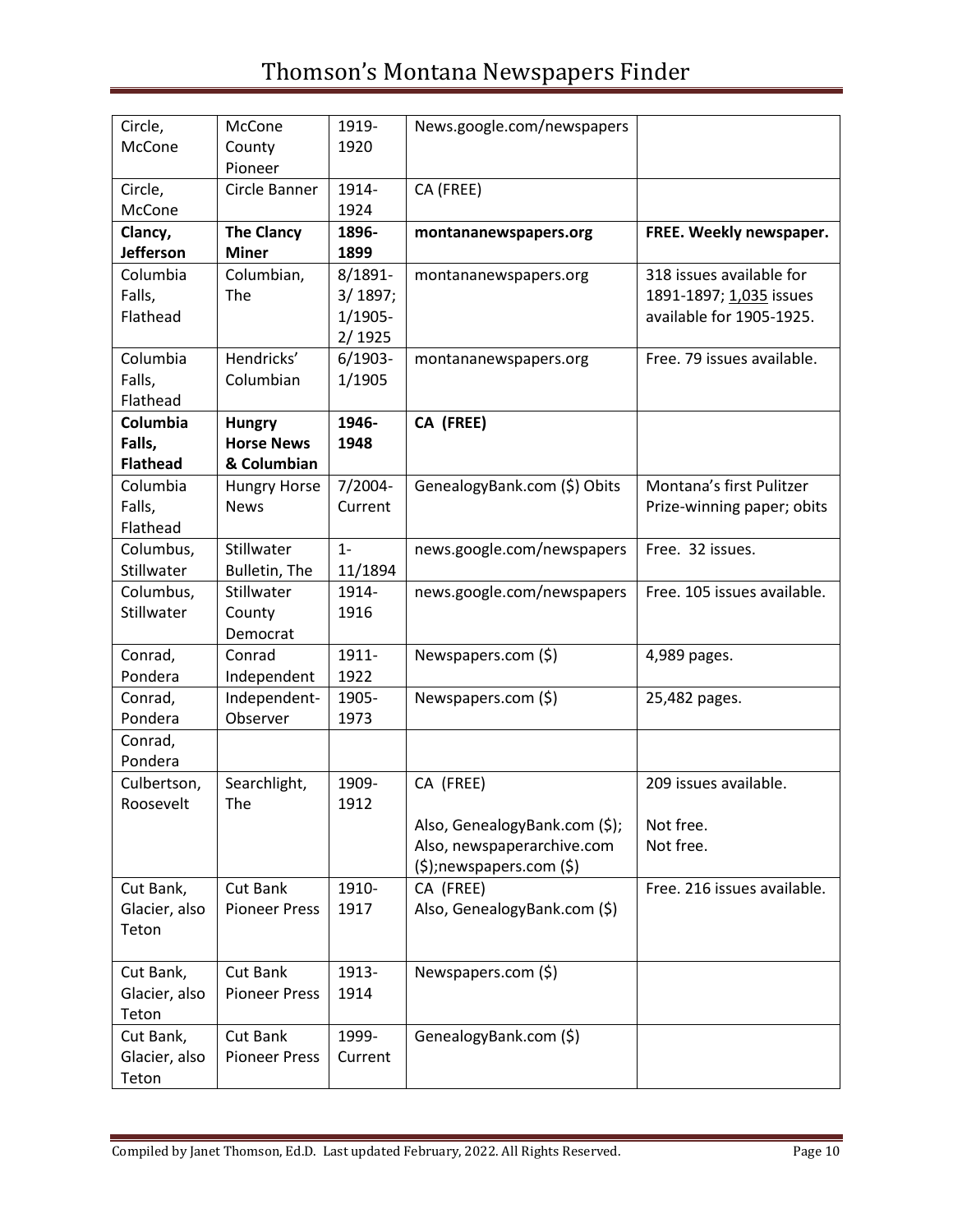| Deer Lodge,<br>Deer Lodge   | New North-<br>West, The                     | 1869-<br>1897                                 | Newspapers.com (\$)                                                            | Lots!                                                                            |
|-----------------------------|---------------------------------------------|-----------------------------------------------|--------------------------------------------------------------------------------|----------------------------------------------------------------------------------|
| Deer Lodge,<br>Deer Lodge   | New North-<br>West, The                     | 1874-<br>1876                                 | GenealogyBank.com (\$)                                                         |                                                                                  |
| Deer Lodge,<br>Deer Lodge   | New North-<br>West, The                     | $1869 -$<br>1897                              | CA (FREE)<br>Also, GenealogyBank.com (\$)<br>Also, newspaperarchive.com<br>(5) | 1399 issues.                                                                     |
| Deer Lodge,<br>Deer Lodge   | New North-<br>West, The                     | 1894-<br>1896                                 | GenealogyBank.com (\$).                                                        | 12 issues available.                                                             |
| Deer Lodge,<br>Powell       | <b>Silver State</b><br>Post                 | Many<br>Years                                 | ssp.stparchive.com/archives.p<br>hp                                            | Free. Editions from 2003<br>thru 2016. A few issues<br>also available at google. |
| Demersville,<br>Missoula    | Demersville<br>Inter Lake                   | 1/1890-<br>12/1891                            | NewspaperArchive.com (\$)                                                      | 59 issues available.<br><b>Flathead County was not</b><br>formed until 1893.     |
| Diamond<br>City,<br>Meagher | Rocky Mtn.<br>Husbandman                    | 11/1875<br>12/1884                            | CA                                                                             | Free. 453 issues available.                                                      |
| Diamond<br>City,<br>Meagher | Rocky Mtn.<br>Husbandman                    | 1875-<br>1884                                 | Newspapers.com \$                                                              |                                                                                  |
| Dillon,<br>Beaverhead       | <b>Dillon</b><br>Tribune                    | 1881-<br>1887                                 | CA (FREE)<br>Also, GenealogyBank.com (\$)                                      | 357 issues available.                                                            |
| Dillon,<br>Beaverhead       | Dillon<br>Tribune                           | 12/1887<br>$-6/1941$<br>Also<br>1989-<br>2007 | montananewspapers.org                                                          | Free. 2,791 issues<br>available.<br>949 free issues available                    |
| Dillon,<br>Beaverhead       | Dillon<br>Examiner                          | $5/1893-$<br>12/1957                          | montananewspapers.org                                                          | Free. 3,280 issues<br>available.                                                 |
| 1926-1949                   | <b>Dillon Daily</b><br>Tribune-<br>Examiner | Nov<br>1962-<br>1971                          | montananewspapers.org                                                          | Free. 2,091 issues<br>available.                                                 |
| Dillon,<br>Beaverhead       | <b>Dillon Daily</b><br>Tribune, The         | Aug<br>1941-<br>Nov<br>1962                   | montananewspapers.org                                                          | Free. 5,009 issues<br>available.                                                 |
| Dillon,<br>Beaverhead       | <b>Dillon Daily</b><br>Tribune, The         | 1989-<br>2015                                 | montananewspapers.org                                                          | Free. 1416 issues.                                                               |
| Dillon,<br>Beaverhead       | Dillon<br>Tribune<br>Examiner               | April,<br>1965-                               | montananewspapers.org                                                          | Free. 3,012 issues<br>available.                                                 |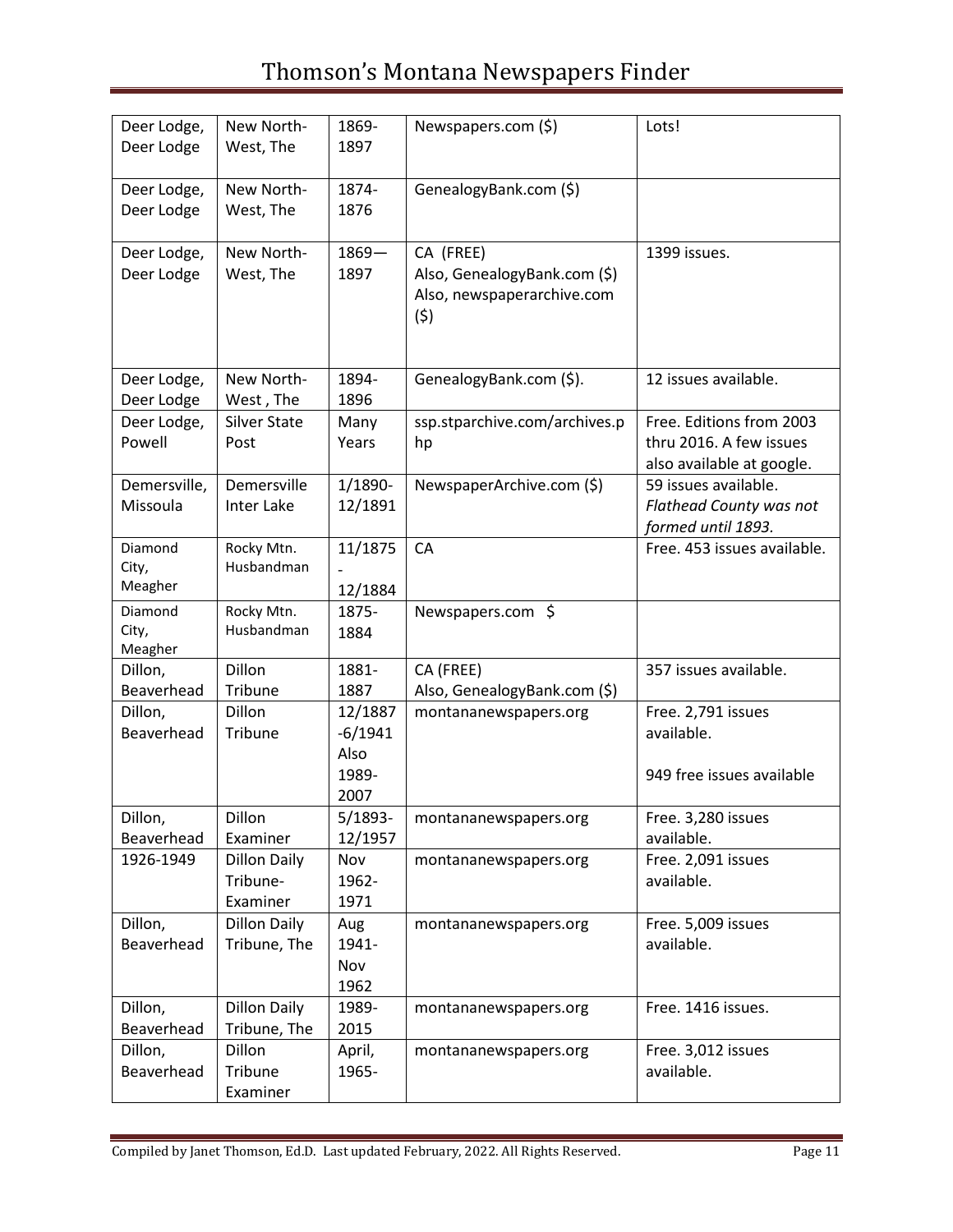|                       |                                     | Dec<br>2007    |                                   |                              |
|-----------------------|-------------------------------------|----------------|-----------------------------------|------------------------------|
| Dillon,               | Dillon                              | Jan.           | montananewspapers.org             | Free. 889 issues available.  |
| Beaverhead            | Tribune                             | 1974-          |                                   |                              |
|                       | Examiner                            | 1982;<br>1982- |                                   | 371 free issues available    |
|                       |                                     | 1989           |                                   |                              |
| Dillon,               | Daily                               | 1971-          | montananewspapers.org             | Free. 689 issues available.  |
| Beaverhead            | Tribune-                            | 12/1973        |                                   |                              |
|                       | Examiner                            |                |                                   |                              |
| Dillon,               | The Monmal                          | 1906-          | montananewspapers.org             | Free. 95 issues.             |
| Beaverhead<br>Dillon, | <b>The</b>                          | 1918<br>1926-  |                                   | Free. 559 issues.            |
| Beaverhead            | Montanomal                          | 1949           | montananewspapers.org             |                              |
| Dillon,               | The Summer                          | 1985           | montananewspapers.org             | Free. 3 issues.              |
| Beaverhead            | Script                              |                |                                   |                              |
| Dillon,               | Wescolite                           | 1949-          | montananewspapers.org             | Free. 855 issues.            |
| Beaverhead            |                                     | 2009<br>2002-  |                                   |                              |
| Dillon,<br>Beaverhead | The Western<br>Wire                 | 2004           | montananewspapers.org             | Free. 14 issues.             |
| Dixon, Lake           | Char-Koosta                         | 1975-          | montananewspapers.org             | 311 issues free. Obits avail |
|                       |                                     | 1989           |                                   | through 2022.                |
| Dupuyer,              | Dupuyer                             | 1894-          | CA (FREE)                         | Free. 396 issues available.  |
| Teton                 | Acantha                             | 1901           | Also GenealogyBank.com (\$)       |                              |
|                       |                                     |                | Also, newspaperarchive.com<br>(5) |                              |
| Dupuyer,              | Dupuyer                             | 1894-          | Newspapers.com (\$)               |                              |
| <b>Teton</b>          | Acantha                             | 1901           |                                   |                              |
| Dutton,               | The Wheat                           | 1958-          | Newspapers.com (\$)               | 15,542 pages.                |
| Teton<br>Ekalaka,     | <b>Center News</b><br>Ekalaka Eagle | 1988<br>1909-  | CA (FREE)                         | Free. 403 issues available.  |
| Carter                |                                     | 1916           | Also GenealogyBank.com (\$)       |                              |
|                       |                                     |                |                                   |                              |
| Ekalaka,              | Ekalaka Eagle                       | 1923-          | montananewspapers.org             | Free. 1143 issues.           |
| Carter                |                                     | 1944           |                                   |                              |
| Ekalaka,<br>Carter    | Ekalaka Eagle                       | 1917-<br>1920  | montananewspapers.org             | Free. 179 issues.            |
| Ekalaka,              | Ekalaka Eagle                       | 1920-          | montananewspapers.org             | Free. 128 issues.            |
| Carter                | & Bvr. Valley                       | 1922           |                                   |                              |
|                       | Press                               |                |                                   |                              |
| Eureka,               | Ksanka                              | 10/1940        | montananewspapers.org             | Free. 27 issues available.   |
| Lincoln               | Annex                               | $-5/1943$      | Also, newspaperarchive.com        |                              |
|                       |                                     |                | (5)                               |                              |
| Eureka,               | Evergreen                           | 10/1946        | montananewspapers.org             | Free. 246 issues available.  |
| Lincoln               |                                     | 12/1968        | Also, newspaperarchive.com        |                              |
|                       |                                     |                | (5)                               |                              |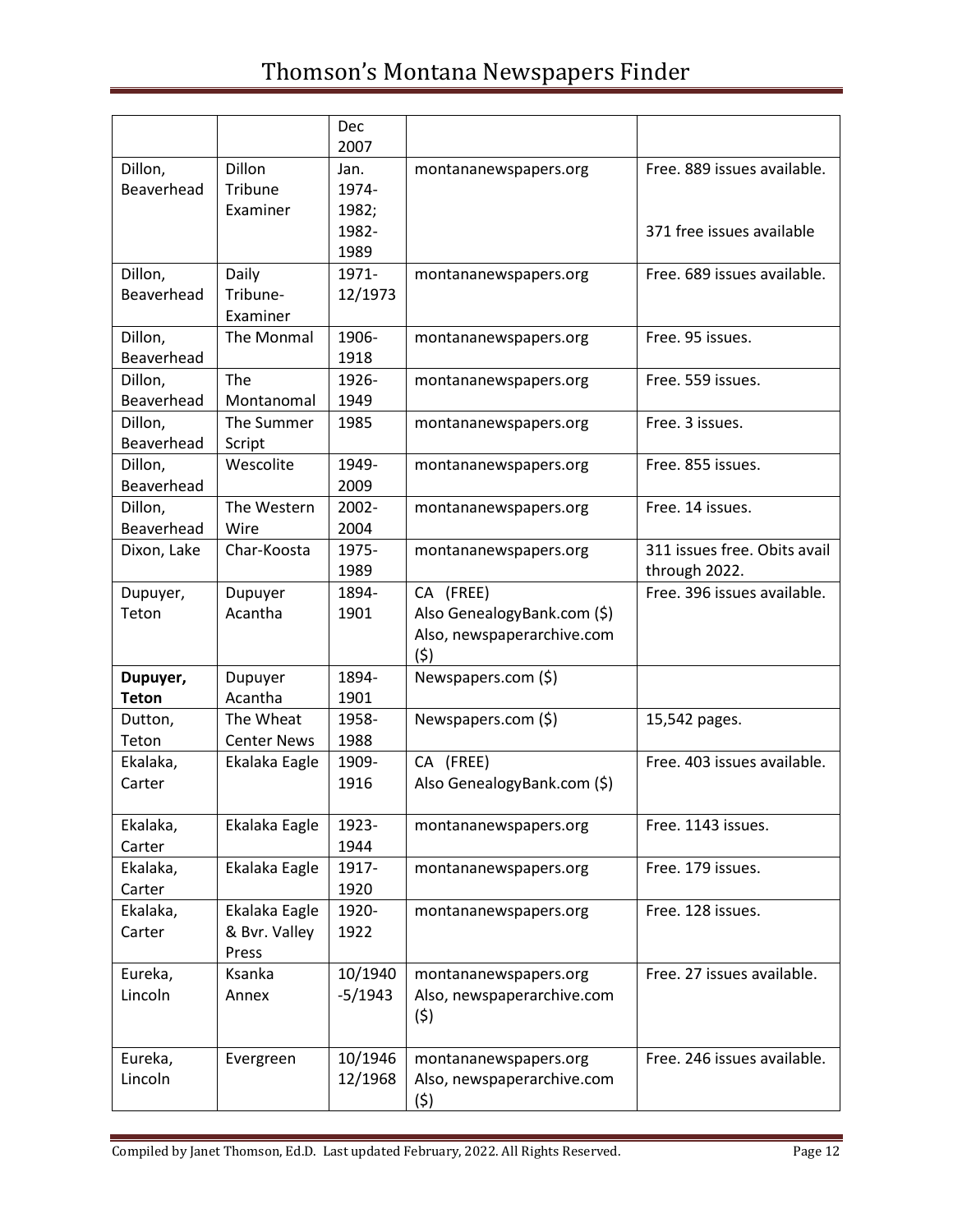| Eureka,          | Eureka               | 1932-   | CA (FREE)                                                    |                                                  |
|------------------|----------------------|---------|--------------------------------------------------------------|--------------------------------------------------|
| Lincoln          | Mirror               | 1936    | newspaperarchive.com (\$)                                    |                                                  |
|                  |                      |         |                                                              |                                                  |
| Fairfield,       | <b>The Fairfield</b> | 1923-   | newspapers.com (\$)                                          | 40, 268 pages.                                   |
| <b>Teton</b>     | <b>Times</b>         | 2021    |                                                              |                                                  |
| Fallon           | Fallon               | 1916-   | montananewspapers.org                                        | Free.                                            |
| County           | <b>County Times</b>  | 1948    |                                                              |                                                  |
| Forsyth,         | Rosebud              | 1901-   | CA (FREE)                                                    | 264 issues available.                            |
| Rosebud          | <b>County News</b>   | 1906    | Also GenealogyBank.com (\$)                                  |                                                  |
|                  |                      |         | Also, newspaperarchive.com                                   |                                                  |
|                  |                      |         | (5)                                                          |                                                  |
|                  |                      |         |                                                              |                                                  |
| Forsyth,         | Forsyth              | 12/1907 | news.google.com/newspapers                                   | Free. 96 issues available.                       |
| Rosebud          | Journal              |         |                                                              |                                                  |
|                  |                      | 10/1909 |                                                              |                                                  |
| Fort Benton,     | Benton               | 12/1875 | CA (FREE)                                                    | Free. 228 issues available.                      |
| Chouteau         | Record               |         | Also GenealogyBank.com (\$)                                  |                                                  |
|                  |                      | 12/1879 | Also newspaperarchive.com                                    |                                                  |
|                  |                      |         | (5)                                                          |                                                  |
| Fort Benton,     | Benton               | 1875-   | Newspapers.com (\$)                                          | 1,968 issues.                                    |
| Chouteau         | Weekly               | 1884    |                                                              |                                                  |
|                  | Record               |         |                                                              |                                                  |
| Fort Benton,     | Benton               | 1/1880- | CA (FREE)                                                    | 187 issues.                                      |
| Chouteau         | Weekly               | 5/1884  | Also GenealogyBank.com (\$)                                  |                                                  |
|                  | Record               |         | Also newspaperarchive.com                                    |                                                  |
|                  |                      |         | (5)                                                          |                                                  |
| Fort Benton,     | <b>River Press</b>   | 1880-   | CA (FREE)                                                    | 1068 issues.                                     |
| Chouteau         |                      | 1914    | Also GenealogyBank.com (\$)                                  |                                                  |
|                  |                      |         |                                                              | $rac{\xi}{\xi}$ .                                |
| Fort Benton,     | <b>River Press</b>   | 1880-   | Newspapers.com (\$)                                          |                                                  |
| Chouteau         |                      | 1888    |                                                              |                                                  |
| Fort Benton,     | <b>River Press</b>   | 1884-   | GenealogyBank.com (\$)                                       | \$.                                              |
| Chouteau         |                      | 1888    |                                                              |                                                  |
| Fort Benton,     | <b>River Press</b>   | 5/1887- | GenealogyBank.com (\$).                                      | 41 issues.                                       |
| Chouteau         |                      | 9/1888  |                                                              |                                                  |
| Fort Benton,     | <b>River Press</b>   | 1880-   | newspaperarchive.com (\$)                                    | 96 yrs.                                          |
| Chouteau         |                      | 1976    |                                                              |                                                  |
| Fort Benton,     | River Press,         | 1/1889- | montananewspapers.org/news                                   | 5405+ issues available                           |
| Chouteau         | The                  | 2010    | papers                                                       | <b>FREE</b>                                      |
| Fort Peck,       | <b>Fort Peck</b>     | 1934-   | CA (FREE)                                                    |                                                  |
| Valley           | Press                | 1937    | Also, newspaperarchive.com                                   |                                                  |
|                  |                      |         | (5)                                                          |                                                  |
| <b>Fort Peck</b> | <b>Fort Peck</b>     | 1950s   | Newspapers from the                                          | Free.                                            |
| Reservation      | Reservation          | thru    | Assiniboine and Sioux tribal<br>communities of the Fort Peck | Dates for the collection<br>range from the 1950s |
|                  | Newspapers           | 2000s   | reservation. Included are the                                | through the 2000s.                               |
|                  |                      |         | Wotanin Wowapi, Poplar                                       |                                                  |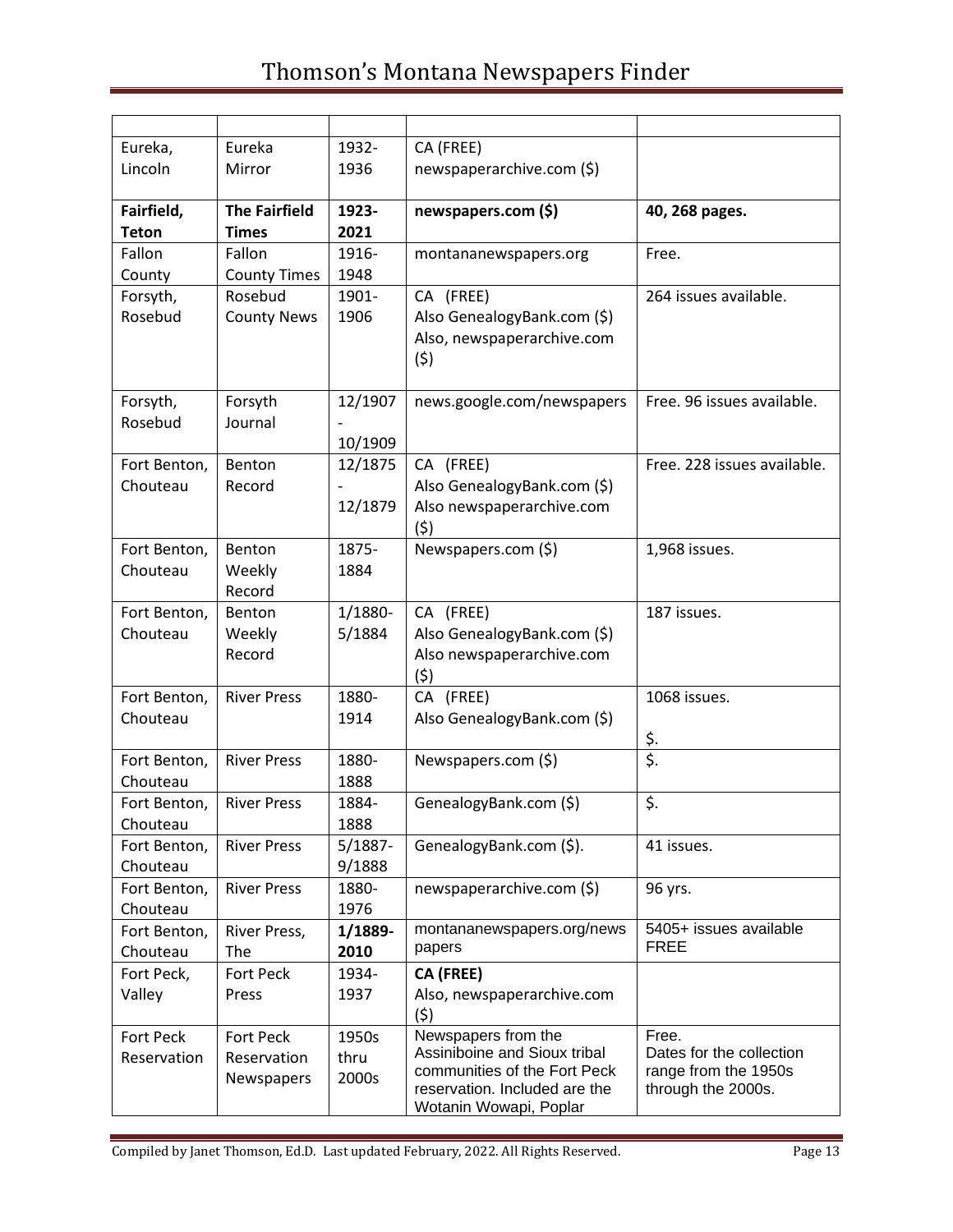|                  |                    |            | Shopper, and Poplar          |                             |
|------------------|--------------------|------------|------------------------------|-----------------------------|
|                  |                    |            | Standard.                    |                             |
| <b>Fort Peck</b> | Wotanan            | 1972-      | montananewspapers.org        | Free check this.            |
| Reservation      | Wowapi             | 2008       |                              |                             |
| Galata,          | Galata             | 1915-      | news.google.com/newspapers   | Free. 149 issues.           |
| Toole            | Journal, The       | 1917       |                              |                             |
| Gebo,            | Carbon             | $3/1901 -$ | news.google.com/newspapers   | Free. 59 issues available.  |
| Carbon           | County             | 4/1903     |                              |                             |
|                  | Sentinel           |            |                              |                             |
| Geraldine,       | <b>The</b>         |            |                              | Not available on            |
| Chouteau         | Geraldine          |            |                              | 2/21/2022. Check it.        |
|                  | <b>Review</b>      |            |                              |                             |
| Geyser,          | Geyser Judith      | 1911-      | montananewspapers.org        | Free 250 issues. Geyser in  |
| Cascade          | <b>Basin Times</b> | 1916       |                              | Cascade Cty. in these       |
|                  |                    |            |                              | years.                      |
| Glasgow,         | Glasgow            | $1/1915-$  | CA (FREE)                    | 418 issues.                 |
| Valley           | Courier            | 12/1922    | Also, newspapers.com (\$)    | 4,018 pages.                |
| Glasgow,         | Glasgow            | 1915-      | CA (FREE)                    |                             |
| Valley           | Courier            | 1945       | GenealogyBank.com (\$)       |                             |
| Glasgow          | North              | 1899-      | news.google.com/newspapers   | Free. 404 issues available. |
| Valley           | Montana            | 1909       |                              |                             |
|                  | Review             |            |                              |                             |
| Glendive,        | Yellowstone        | $1/1908 -$ | CA (FREE)                    | 418 issues available.       |
| Dawson           | Monitor            | 12/1915    | Also, GenealogyBank.com (\$) |                             |
|                  |                    |            |                              |                             |
| Glendive,        | Yellowstone        | $1/1908 -$ | Newspapers.com (\$)          | 3,476 pages.                |
| Dawson           | Monitor            | 12/1915    |                              |                             |
| Grass            | <b>Grass Range</b> | 1917-      | montananewspapers.org        | Free. 1311 issues.          |
| Range,           | Review             | 1942       |                              |                             |
| Fergus           |                    |            |                              |                             |
| Great Falls,     | <b>Great Falls</b> | $6/1888-$  | CA (FREE)                    | 19 issues available.        |
| Cascade          | Leader             | 10/1888    | Also, GenealogyBank.com (\$) |                             |
|                  |                    |            |                              |                             |
| Great Falls,     | <b>Great Falls</b> | 1888-      | CA (FREE)                    | 366 issues available.       |
| Cascade          | Leader             | 1889       | Also, GenealogyBank.com (\$) |                             |
|                  |                    |            | Also, newspapers.com (\$)    | 1401 pages.                 |
| Great Falls,     | <b>Great Falls</b> | 1907       | montananewspapers.org        | Free. 1 issue.              |
| Cascade          |                    |            |                              |                             |
|                  | Evening            |            |                              |                             |
|                  | Leader             |            |                              |                             |
| Great Falls,     | <b>Great Falls</b> | 1885-      | Newspapers.com (\$)          | \$.                         |
| Cascade          | Tribune            | 2021       |                              |                             |
| Great Falls,     | <b>Great Falls</b> | 5/1885-    | CA (FREE)                    |                             |
| Cascade          | Tribune            | 1/1890     | Also, GenealogyBank.com (\$) |                             |
| Great Falls,     | <b>Great Falls</b> | 5/1887-    | CA (FREE)                    | 287 issues available.       |
| Cascade          | Tribune            | 1/1890     | Also, GenealogyBank.com (\$) |                             |
| Great Falls,     | <b>Great Falls</b> | $5/1887 -$ | CA (FREE) Some of it         |                             |
| Cascade          | Tribune            | 1896       | also, GenealogyBank.com (\$) |                             |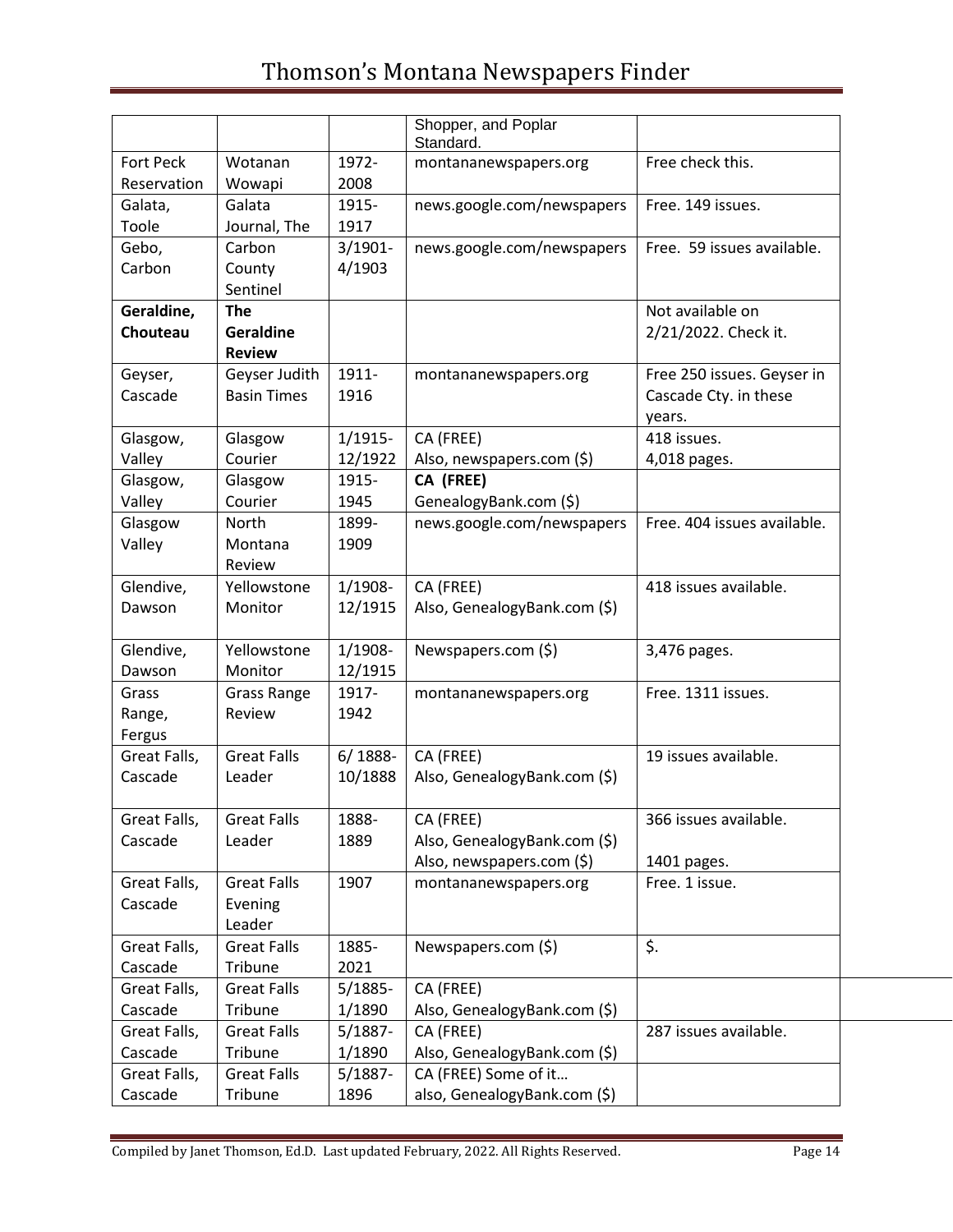| Great Falls,        | Weekly                     | 1891-      | CA (FREE)                    | 198 issues available.       |
|---------------------|----------------------------|------------|------------------------------|-----------------------------|
| Cascade             | Tribune, The               | 1894       |                              |                             |
| Great Falls,        | <b>Great Falls</b>         | May,       | CA (FREE)                    | Cascade County began in     |
| Cascade             | Daily Tribune              | 1885-      | Also, GenealogyBank.com (\$) | 1887; the prior county      |
|                     |                            | Dec.       |                              | was Chouteau.               |
|                     |                            | 1896       |                              |                             |
| Great Falls,        | <b>Great Falls</b>         | 1/1919-    | CA (FREE)                    | 741 issues available.       |
| Cascade             | Daily Tribune              | 1/1921     | Also, GenealogyBank.com (\$) |                             |
| Great Falls,        | <b>Great Falls</b>         | 1/1921-    | CA (FREE)                    | 720 issues available.       |
| Cascade             | Tribune                    | 12/1922    |                              |                             |
| Great Falls,        | Semi-Weekly                | 4/1890-    | CA (FREE)                    | 89 issues available.        |
| Cascade             | Tribune                    | 2/1891     |                              |                             |
| Great Falls,        | <b>Great Falls</b>         | 12/1894    | CA (FREE)                    | 109 issues available.       |
| Cascade             | Weekly                     |            |                              |                             |
|                     | Tribune                    | 12/1896    |                              |                             |
| Great Falls,        | <b>Great Falls</b>         | 1887-      | \$ newspapers.com            | 4,451 pages.                |
| Cascade             | Weekly                     | 1896       |                              |                             |
|                     | Tribune                    |            |                              |                             |
| Great Falls,        | Tribune, The               | $1 - 4/$   | CA (FREE)                    | 25 issues available.        |
| Cascade             |                            | 1890       |                              |                             |
| Great Falls,        | Montana                    | 1893-      | GenealogyBank.com (\$)       | 361 Issues available.       |
| Cascade             | Herold                     | 1901       |                              |                             |
| Great Falls,        | Montana                    | $9/1918 -$ | CA (FREE)                    | Free. 5 issues available.   |
| Cascade             | Leader                     | 10/1918    | Also, GenealogyBank.com (\$) |                             |
| Great Falls,        | Montana                    | 1918-      | CA (FREE)                    | 52 issues available.        |
| Cascade             | Nonpartisan                | 1919       | Also, GenealogyBank.com (\$) | \$.                         |
|                     |                            |            | Newspapers.com (\$)          | \$.                         |
| <b>Great Falls,</b> | <b>Montana</b>             | 1948-      | CA (FREE)                    | 384 issues.                 |
| Cascade             | Farmer-<br><b>Stockman</b> | 1963       |                              |                             |
| <b>Great Falls,</b> | Montana Oil                | 1931-      | CA (FREE)                    | 823 issues.                 |
| Cascade             | and Mining                 | 1946       |                              |                             |
|                     | Journal                    |            |                              |                             |
| Great Falls,        | <b>Montana Oil</b>         | 1931       | CA (FREE)                    | 12 issues.                  |
| Cascade             | Journal                    |            |                              |                             |
| Great Falls,        | Prairie Star               | 2001-      | GenealogyBank.com (\$)       | \$. Obits.                  |
| Cascade             |                            | Current    | Obits only                   |                             |
| Great Falls,        | <b>Weekly Great</b>        | 1888       | Newspapers.com               | 76 pages.                   |
| Cascade             | <b>Falls Leader</b>        |            |                              |                             |
| Hamilton,           | Ravalli                    | 1/1900-    | Available at:                | Free. 110 issues available. |
| Ravalli             | County                     | 4/1902     | news.google.com/newspapers   |                             |
|                     | Democrat                   |            |                              |                             |
|                     |                            |            |                              |                             |
| Hamilton,           | Ravalli                    | 8/1894-    | CA                           | Free. 229 issues available. |
| Ravalli             | Republic                   | 12/1898    |                              |                             |
| Hamilton,           | Ravalli                    | 2000-      | <b>Genealogy Bank</b>        | Issues from 2000, obits.    |
| Ravalli             | Republic                   | Current    |                              |                             |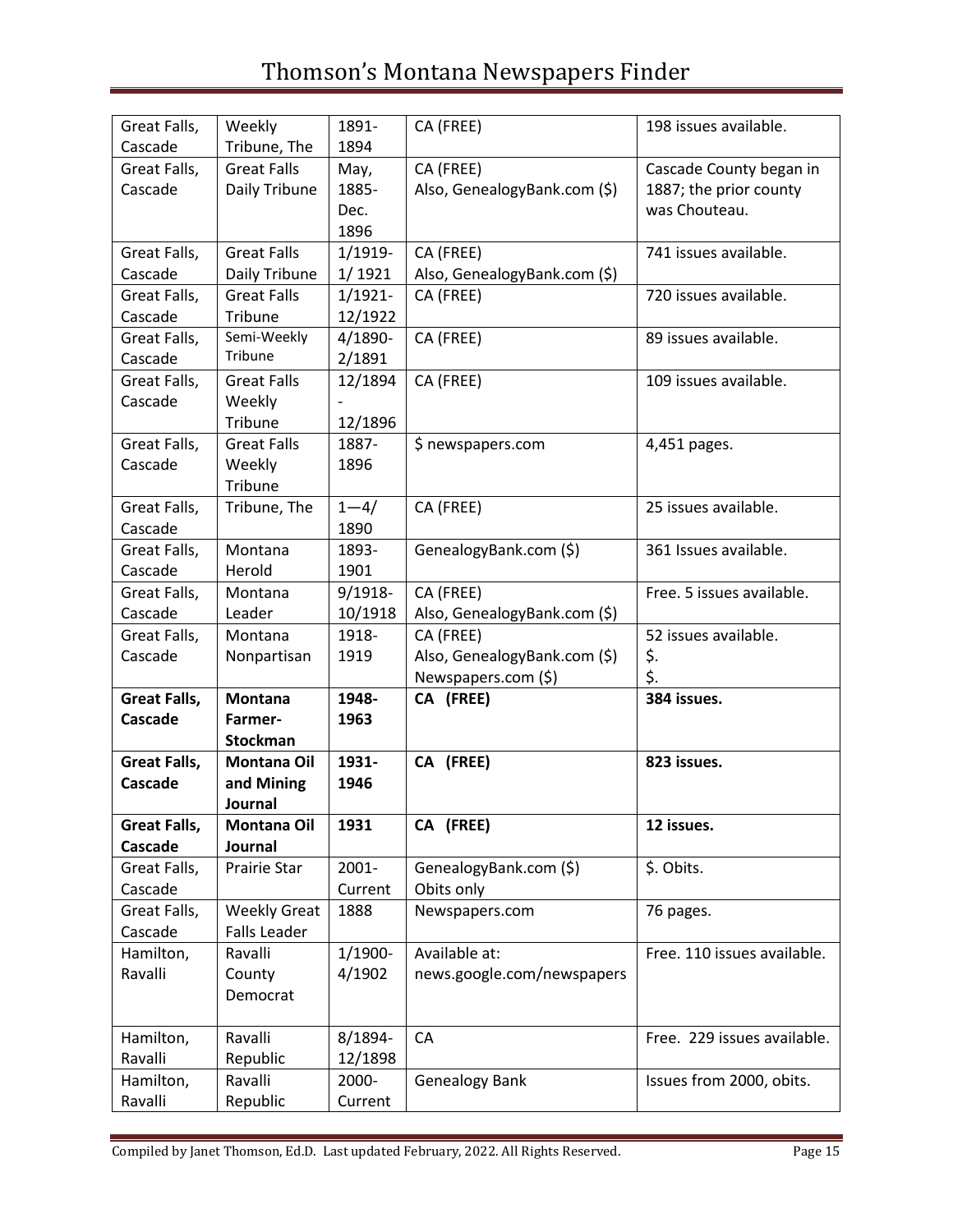| Hamilton,<br>Ravalli          | Ravalli<br>Republic                   | 1894-<br>2021     | Newspapers.com (\$)                            | S.                                          |
|-------------------------------|---------------------------------------|-------------------|------------------------------------------------|---------------------------------------------|
| Hardin, Big<br>Horn           | The Hardin<br>Tribune                 | 1908-<br>1925     | montananewspapers.org                          | Free. 861 issues.                           |
| Hardin, Big<br>Horn           | The Hardin<br>Tribune<br>Herald       | 1925-<br>1933     | montananewspapers.org                          | Free. 466 issues.                           |
| Harlem,                       | The                                   | 1908-             | CA (FREE)                                      | Free. 484 issues available.                 |
| <b>Blaine</b>                 | Enterprise                            | 1916              | newspapers.com (\$)                            | 3572 pages.                                 |
| Harlowton,                    | Harlowton                             | 1909-             | CA-(FREE)                                      | 260 issues available.                       |
| Meagher                       | <b>News</b>                           | 1914              | Also available                                 | Harlowton became the                        |
|                               |                                       |                   | Newspapers.com (\$),<br>GenealogyBank.com (\$) | county seat of Wheatland<br>County in 1917. |
| Hartford,<br><b>Jefferson</b> | <b>The Hartford</b><br><b>Pioneer</b> | 1/1895-<br>7/1895 | montananewspapers.org                          | FREE.                                       |
| Havre, Hill                   | <b>Havre Daily</b>                    | 1920-             | <b>Digital Archives of the Havre-</b>          | http://havrehill.advantag                   |
|                               | <b>News</b>                           | 2019              | <b>Hill County Library. FREE</b>               | e-preservation.com/inser                    |
| Havre, Hill                   | <b>Havre Daily</b>                    | 1925-             | Ancestry.com (\$)                              |                                             |
|                               | <b>News</b>                           | 1930              |                                                |                                             |
|                               | Promoter                              |                   |                                                |                                             |
| Havre, Hill                   | Havre Daily                           | 1925-             | NewspaperArchive.com (\$)                      |                                             |
|                               | <b>News</b>                           | 1930              | Ancestry.com (\$)                              |                                             |
|                               | Promoter                              |                   |                                                |                                             |
| Havre, Hill                   | Havre Daily                           | 1929-             | Ancestry.com (\$) Spotty.                      | 1929-1952; 1/1966-                          |
|                               | <b>News</b>                           | and $\dots$       | Also available                                 | 9/1979; 1981; some 1984,                    |
|                               |                                       |                   | Newspapers.com (\$)                            | 1/1987-9/1987.                              |
| Havre, Hill                   | <b>Havre Daily</b>                    | 1930-             | NewspaperArchive.com (\$)                      |                                             |
|                               | <b>News</b>                           | 1977              |                                                |                                             |
| Havre, Hill                   | <b>Havre Daily</b>                    | 1925-             | Newspapers.com (\$)                            | 25,972 pages.                               |
|                               | <b>News</b>                           | 1975              |                                                |                                             |
| Havre, Hill                   | Havre Daily                           | 1925-             | Ancestry.com (\$)                              | More than 1300 issues,                      |
|                               | Promoter                              | 1928              | NewspaperArchive.com (\$)                      | but spotty coverage.                        |
| Havre, Hill                   | Havre Herald                          | 1904-             | CA (FREE) Also available                       |                                             |
|                               |                                       | 1908              | GenealogyBank.com (\$)                         |                                             |
|                               |                                       |                   | Also, Newspapers.com (\$)                      |                                             |
| Havre, Hill                   | Havre Hill                            | 12/1935           | NewspaperArchive.com (\$)                      | Issues sporadic.                            |
|                               | Cty. Journal                          | $-4/1942$         |                                                |                                             |
| Havre, Hill                   | <b>Hill County</b>                    | 1935-             | <b>Digital Archives of the Havre-</b>          | http://havrehill.advantag                   |
|                               | <b>Sunday</b>                         | 1942              | <b>Hill County Library. FREE</b>               | e-preservation.com/inser                    |
|                               | Journal                               |                   |                                                |                                             |
| Helena,                       | Daily Rocky                           | $1/1871 -$        | GenealogyBank.com (\$).                        | 457 issues available.                       |
| Edgerton                      | Mountain                              | 10/1873           |                                                |                                             |
|                               | Gazette                               |                   |                                                |                                             |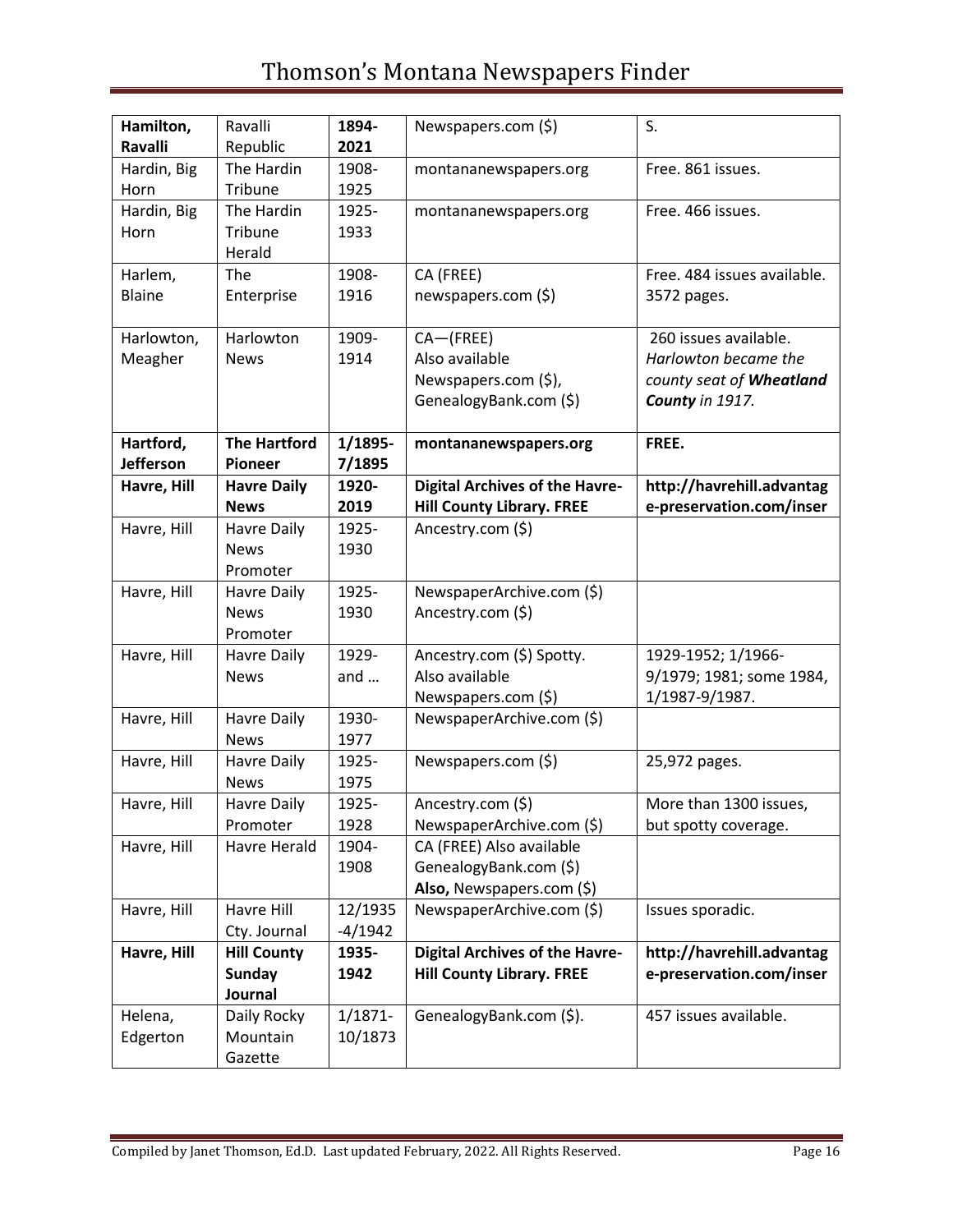| Helena, | The Colored         | 9,11/      | CA (FREE)                    |                            |
|---------|---------------------|------------|------------------------------|----------------------------|
| Lewis & | Citizen             | 1894       | Also, GenealogyBank.com (\$) |                            |
| Clark   | (Helena)            |            | Also, Newspapers.com (\$)    | 40 pages available.        |
| Helena, | <b>Helena Daily</b> | $1/1872 -$ | GenealogyBank.com (\$)       | 1795 issues available.     |
| Lewis & | Herald              | 12/1889    | 1795 issues available.       |                            |
| Clark   |                     |            |                              |                            |
| Helena, | Helena Daily        | 1917,      | NewspaperArchive.com (\$)    | Definitely not complete.   |
| Lewis & | Independent         | 1942,      |                              |                            |
| Clark   |                     | 1952       |                              |                            |
| Helena, | Daily               | 1874-      | Ancestry.com (\$)            | Both yrs only thru August. |
| Lewis & | Independent         | 1875       |                              | Spotty.                    |
| Clark   |                     |            |                              |                            |
| Helena, | Helena              | $1/1872 -$ | CA (FREE)                    | Free.                      |
| Lewis & | Herald              | 12/1883    |                              |                            |
| Clark   |                     |            |                              |                            |
| Helena, | Helena              | $9/1876 -$ | GenealogyBank.com (\$)       |                            |
| Lewis & | Independent         | 12/1900    |                              |                            |
| Clark   |                     |            |                              |                            |
| Helena, | Helena              | 1/1889-    | CA (FREE)                    | Free. 2146 issues          |
| Lewis & | Independent         | 12/1894    | Also, GenealogyBank.com (\$) | available.                 |
| Clark   |                     |            |                              |                            |
|         |                     |            |                              |                            |
| Helena, | Helena              | 1/1898-    | GenealogyBank.com (\$)       | 1090 issues available.     |
| Lewis & | Independent         | 12/1900    |                              |                            |
| Clark   |                     |            |                              |                            |
| Helena, | Helena              | 1889-      | NewspaperArchive.com (\$)    | Lots Here!                 |
| Lewis & | Independent         | 1968       |                              |                            |
| Clark   |                     |            |                              |                            |
| Helena, | Helena              | 2009-      | GenealogyBank.com (\$)       | Recent obits.              |
| Lewis & | Independent         | Current    |                              |                            |
| Clark   | Record              |            |                              |                            |
| Helena, | Helena              | 1882-      | NewspaperArchive.com (\$)    | See years-some missing.    |
| Lewis & | Independent         | 2004       |                              |                            |
| Clark   | Record              |            |                              |                            |
| Helena, | Helena              | 1964       | NewspaperArchive.com (\$)    |                            |
| Lewis & | Independent         |            |                              |                            |
| Clark   | Record              |            |                              |                            |
| Helena, | Helena              | 1874-      | Newspapers.com (\$)          | MAGNIFICENT.               |
| Lewis & | Independent         | 2021       |                              |                            |
| Clark   | Record              |            |                              |                            |
| Helena, | Helena              | 1875-      | Ancestry.com (\$)            | 80,885 issues.             |
| Lewis & | Independent         | 1884;      |                              |                            |
| Clark   |                     | 1894;      |                              |                            |
|         |                     | 1924-      |                              |                            |
|         |                     | 1942;      |                              |                            |
|         |                     | 1954       |                              |                            |
|         |                     |            |                              |                            |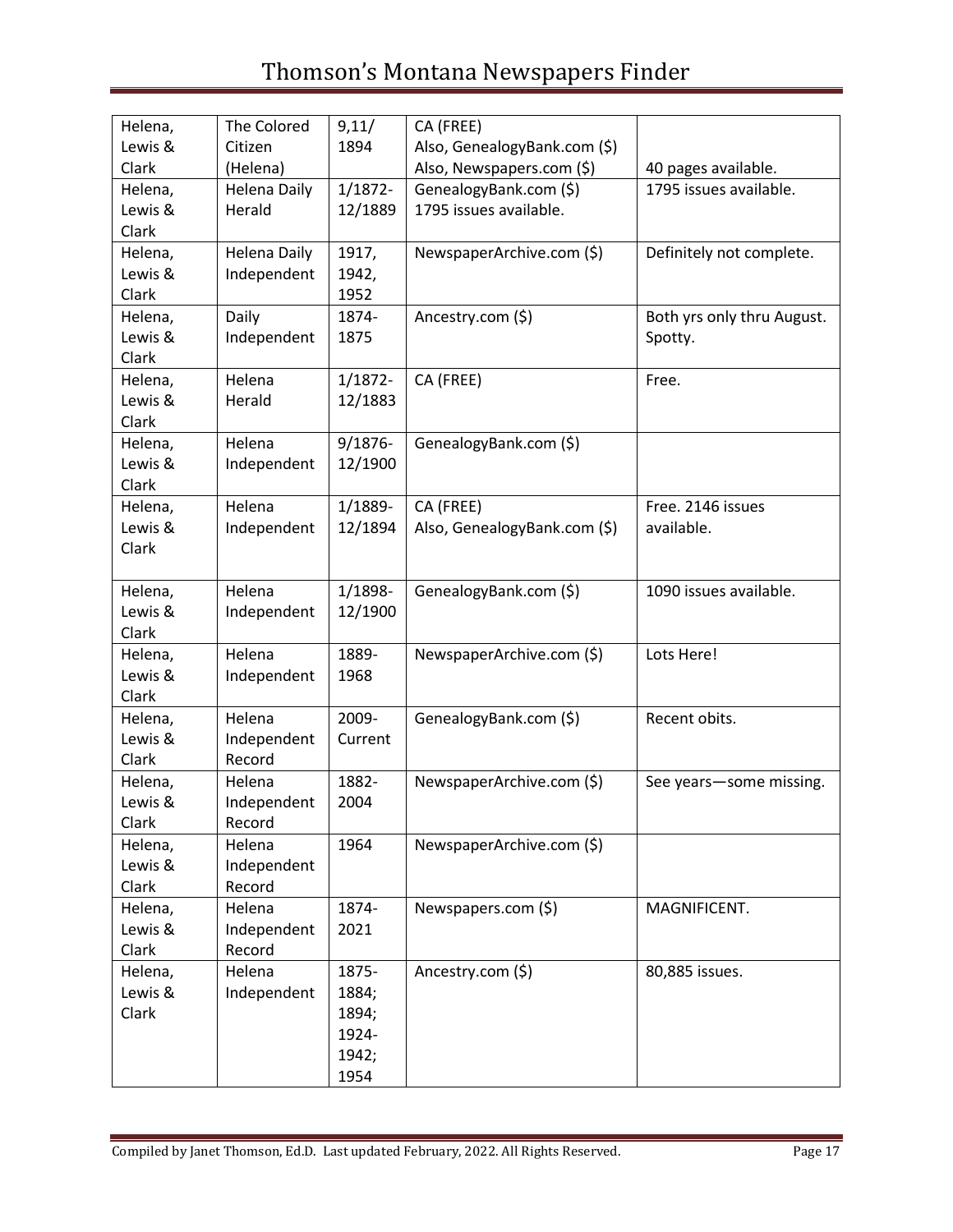| Helena, | Helena       | 1893-      | Newspapers.com (\$)           | 13, 590 pages.              |
|---------|--------------|------------|-------------------------------|-----------------------------|
| Lewis & | Independent  | 1914       |                               |                             |
| Clark   |              |            |                               |                             |
|         | Helena       | 1888-      |                               |                             |
| Helena, |              |            | GenealogyBank.com (\$)        |                             |
| Lewis & | Journal      | 1890       |                               |                             |
| Clark   |              |            |                               |                             |
| Helena, | Helena       | $6/1935 -$ | news.google.com/newspapers    | Free. 99 issues available.  |
| Lewis & | Message, The | 11/1936    |                               |                             |
| Clark   |              |            |                               |                             |
| Helena, | Helena       | 1968-      | NewspaperArchive.com (\$)     | 94 issues available.        |
| Lewis & | Sunday       | 1975       |                               |                             |
| Clark   | Independent  |            |                               |                             |
|         | Record       |            |                               |                             |
| Helena, | Helena       | 1893,      | NewspaperArchive.com (\$)     |                             |
| Lewis & | Weekly       | '95-'99,   |                               |                             |
| Clark   | Independent  | 1903-04    |                               |                             |
| Helena, | Helena       | 11/1866    | GenealogyBank.com (\$)        | 788 issues available.       |
| Lewis & | Weekly       |            |                               |                             |
| Clark   | Herald       | 12/1888    |                               |                             |
| Helena, | Helena       | 10/1870    | CA (FREE)                     | Free. 941 issues available. |
| Lewis & | Weekly       |            | Also, GenealogyBank.com (\$)  |                             |
| Clark   | Herald       | 12/1889    | Also, newspapers.com (\$)     |                             |
| Helena, | Independent  | 1874-      | NewspaperArchive.com (\$)     |                             |
| Lewis & |              | 1948       |                               |                             |
| Clark   |              |            |                               |                             |
| Helena, | Independent  | 1943-      | Ancestry.com (\$)             | 43, 886 issues.             |
|         |              |            |                               |                             |
| Lewis & | Record       | 1955       |                               |                             |
| Clark   |              |            |                               |                             |
| Helena, | Independent  | 1943-      | NewspaperArchive.com (\$)     |                             |
| Lewis & | Record       | 1977       |                               |                             |
| Clark   |              |            |                               |                             |
| Helena, | Independent  | 2009-      | GenealogyBank.com (\$) Obits  |                             |
| Lewis & | Record       | Current    |                               |                             |
| Clark   |              |            |                               |                             |
| Helena, | Mt. St.      | 1912-      | montananewspapers.org         | 17 issues free.             |
| Lewis & | Charles      | 1916       |                               |                             |
| Clark   | Scholastic   |            |                               |                             |
| Helena, | People's     | 1939-      | CA (FREE)                     | 1257 issues.                |
| Lewis & | Voice, The   | 1963       |                               |                             |
| Clark   |              |            |                               |                             |
| Helena, | Prospector,  | 12/1916    | montananewspapers.org         | Free. 783 issues available. |
| Lewis & | The          |            |                               |                             |
| Clark   |              | 12/2015    |                               |                             |
| Helena, | Suffrage     | $9/1914-$  | CA (FREE)                     | 7 issues available.         |
| Lewis & | Daily News   | 11/1914    | Also, GenealogyBank.com (\$); |                             |
| Clark   |              |            | Also, newspapers.com (\$)     |                             |
|         |              |            |                               |                             |
|         |              |            |                               |                             |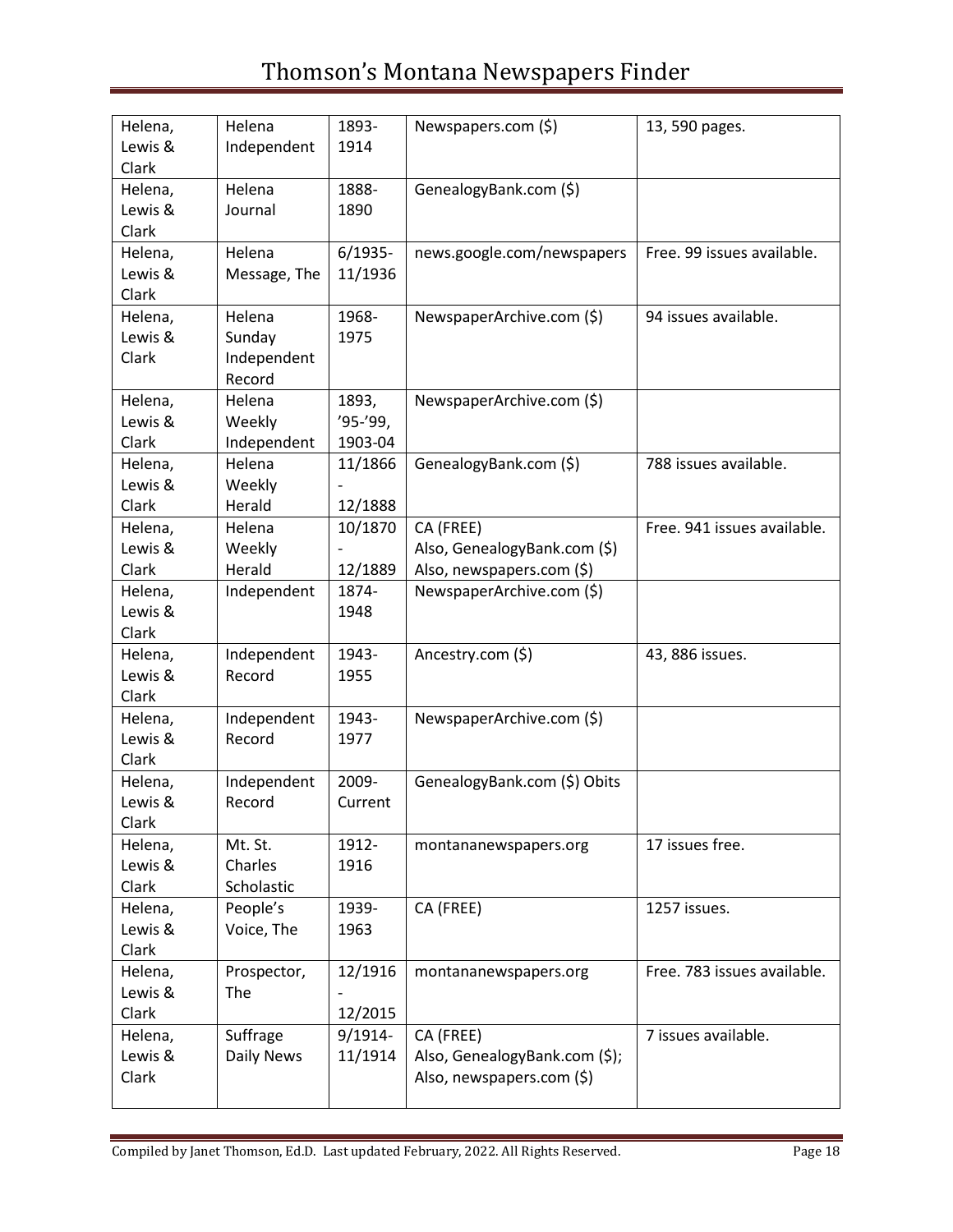| Helena,<br>Lewis &<br>Clark | Montana<br>Herold (GF,<br>Helena)   | $5/1893 -$<br>7/1893                    | GenealogyBank.com (\$)                                                                         |                                                    |
|-----------------------------|-------------------------------------|-----------------------------------------|------------------------------------------------------------------------------------------------|----------------------------------------------------|
| Helena,<br>Lewis &<br>Clark | Montana<br>Plaindealer              | 1906-<br>1911                           | CA (FREE)<br>Also, GenealogyBank.com (\$)<br>Newspapers.com (\$)<br>news.google.com/newspapers | 125 issues available.                              |
| Helena,<br>Lewis &<br>Clark | Montana<br>Progressive,<br>The      | 1913-<br>1914,<br>1916,<br>some<br>1917 | news.google.com/newspapers                                                                     | Free. 85 issues available.                         |
| Helena,<br>Lewis &<br>Clark | Montana<br>Radiator                 | 1/1866-<br>10/1866                      | GenealogyBank.com (\$)                                                                         | 11 issues available.                               |
| Helena,<br>Lewis &<br>Clark | Tumbleweed                          | 1975-<br>1977                           | montananewspapers.org                                                                          | 29 issues available.                               |
| Helena,<br>Lewis &<br>Clark | Virginia Tri-<br><b>Weekly Post</b> | 11/1867<br>$-3/1868$                    | GenealogyBank.com                                                                              |                                                    |
| Highwood,<br>Chouteau       | Mountaineer,<br>The                 | 1974,<br>1979,<br>2009-13               | mou.stparchive.com                                                                             | Free.                                              |
| Hobson,<br>Judith Basin     | Judith Basin<br>Star                | 1908-<br>1950                           | montananewspapers.org                                                                          | Free. 1428+ issues.                                |
| Huntley,                    | Yellowstone<br><b>County News</b>   | ?                                       | ycn.stparchive.com/archives.p<br>hp                                                            | In progress. Not yet<br>available as of 2/21/2022. |
| Ingomar,<br>Rosebud         | Ingomar<br>Index, The<br>(Rosebud)  | 1914-<br>9/1918                         | news.google.com/newspapers                                                                     | Free. 232 issues available.                        |
| Inverness,<br>Hill          | Inverness<br><b>News</b>            | Sept. 7,<br>1918                        | CA (FREE)<br>Also, GenealogyBank.com (\$)<br>Also, newspapers.com (\$)                         | 1 issue available.                                 |
| Ismay,<br>Custer            | Ismay, The                          | 5/1908-<br>10/1910                      | montananewspapers.org                                                                          | Free. 124 issues available.                        |
| Ismay,<br>Custer            | Ismay<br>Journal, The               | 10/1910<br>12/1913                      | montananewspapers.org                                                                          | Free. 159 issues available.                        |
| Jackson,<br>Beaverhead      | <b>Big Hole</b><br><b>Breezes</b>   | 1899-<br>1913                           | montananewspapers.org                                                                          | Free. 719 issues.                                  |
| Joplin,<br>Liberty          | Liberty<br>County<br>Farmer         | 1925                                    | Newspapers.com (\$)                                                                            | One issue.                                         |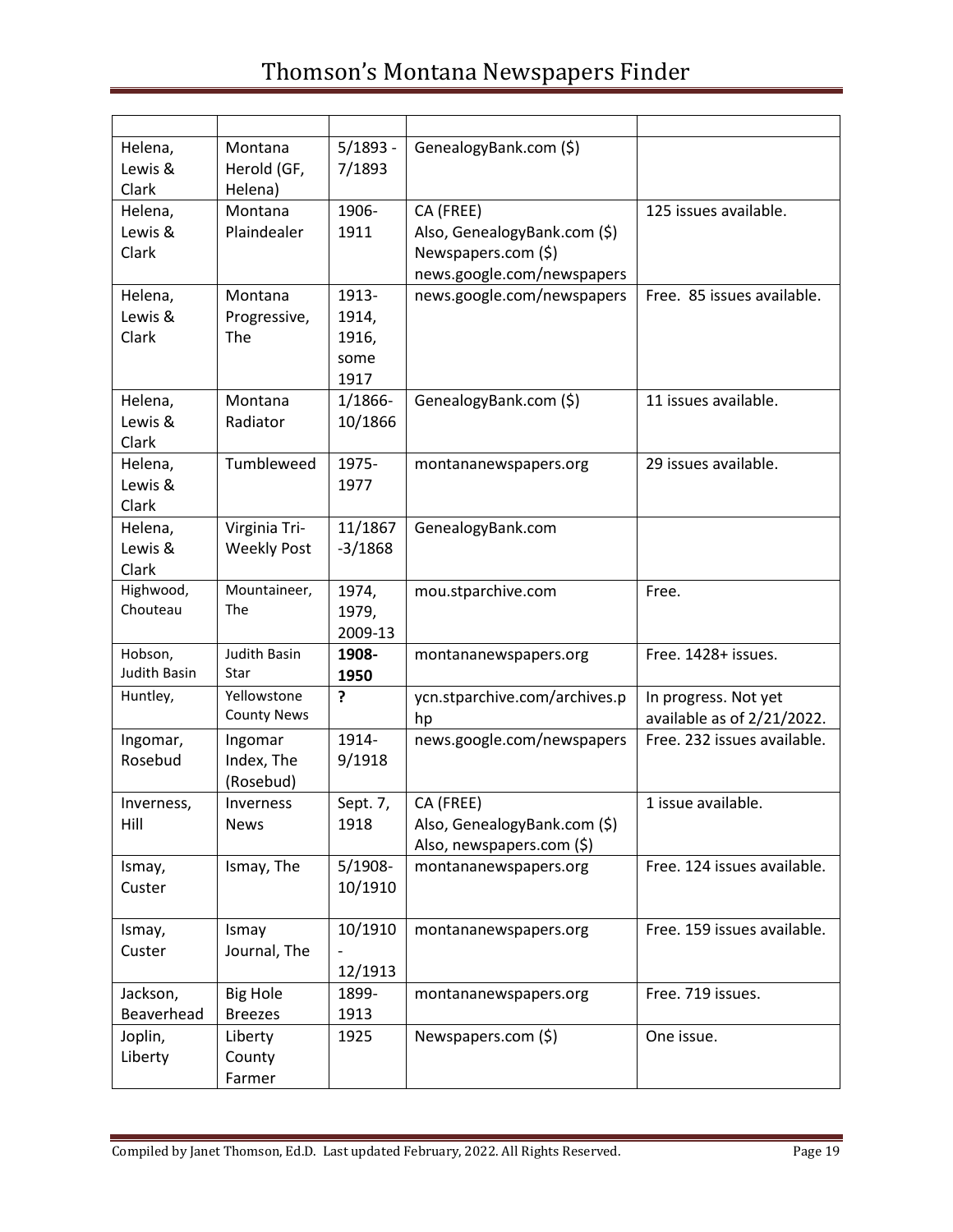| Judith Gap, | Judith Gap        | 1908-      | CA (FREE)                    | 264 issues available.        |
|-------------|-------------------|------------|------------------------------|------------------------------|
| Wheatland   | Journal           | 1913       | Also, GenealogyBank.com (\$) |                              |
|             |                   |            | Also, newspapers.com $(\xi)$ |                              |
|             |                   |            |                              |                              |
|             |                   |            |                              |                              |
| Kalispell,  | Flathead          | 1901-      | news.google.com/newspapers   | Free, spotty. 29 issues.     |
| Flathead    | Herald-           | 1905       |                              |                              |
|             | Journal           |            |                              |                              |
|             | (Kalispell)       |            |                              |                              |
| Kalispell,  | Kalispell Bee     | 3/1901     | CA (FREE)                    |                              |
| Flathead    |                   |            | GenealogyBank.com (\$)       |                              |
|             |                   | 9/1901     |                              |                              |
| Kalispell,  | Kalispell Bee     | $3/1901 -$ | CA (FREE)                    |                              |
| Flathead    |                   | 6/1903     | Also, GenealogyBank.com (\$) |                              |
| Kalispell,  | Kalispell Bee     | $6/1900 -$ | news.google.com/newspapers   | Free. No 1909, 1914.         |
| Flathead    |                   | 12/1918    |                              |                              |
| Kalispell,  | Kalispell Daily   | 1909-      | newspaperarchive.com (\$);   | Obits, mainly. Go to sites   |
| Flathead    | <b>Inter Lake</b> | 1977       | Also, newspapers.com (\$)    | for more specific info.      |
|             |                   |            | Ancestry.com (\$)            |                              |
| Kalispell,  | Kalispell Inter   | 1892-      | newspaperArchive.com (\$)    |                              |
| Flathead    | Lake              | 1909       |                              |                              |
| Kalispell,  | Kalispell         | 1907,      | news.google.com/newspapers   | Free. 121 issues available.  |
| Flathead    | Journal, The      | 1909,19    |                              | Sporadic coverage, not all   |
|             |                   | $11-12,$   |                              | issues for years listed.     |
|             |                   | 1915,      |                              |                              |
|             |                   | 1916,      |                              |                              |
|             |                   | 1917       |                              |                              |
| Kalispell,  | Daily Inter       | 1911-      | newspapers.com (\$)          | 175, 452 pages available.    |
| Flathead    | Lake              | 1976       |                              |                              |
| Kalispell,  | Daily Inter       | 9/2004-    | GenealogyBank.com (\$) Obits |                              |
| Flathead    | Lake              | Current    |                              |                              |
| Kalispell,  | Daily Inter       | 1916-      | NewspaperArchive.com (\$)    |                              |
| Flathead    | Lake              | 1917       |                              |                              |
| Kalispell,  | Daily Inter       | 1911;      | Ancestry.com (\$)            |                              |
| Flathead    | Lake              | 1917-23    |                              |                              |
|             |                   | 1930-77    |                              |                              |
| Kendall,    | Kendall           | 1902-      | montananewspapers.org        | 83 free issues available. At |
| Fergus      | Chronicle         | 1903       | Also, newspaperarchive.com   | newspaperarchive.com,        |
|             |                   |            | (5)                          | mis-filed under Belgrade.    |
|             |                   |            |                              |                              |
| Kendall,    | Kendall           | 1905-      | montananewspapers.org        | 259 free issues available.   |
| Fergus      | Miner, The        | 1911       | Also, newspaperarchive.com   | At newspaperarchive.com,     |
|             |                   |            | (5)                          | mis-filed under Belgrade.    |
|             |                   |            |                              |                              |
|             |                   |            |                              |                              |
|             |                   |            |                              |                              |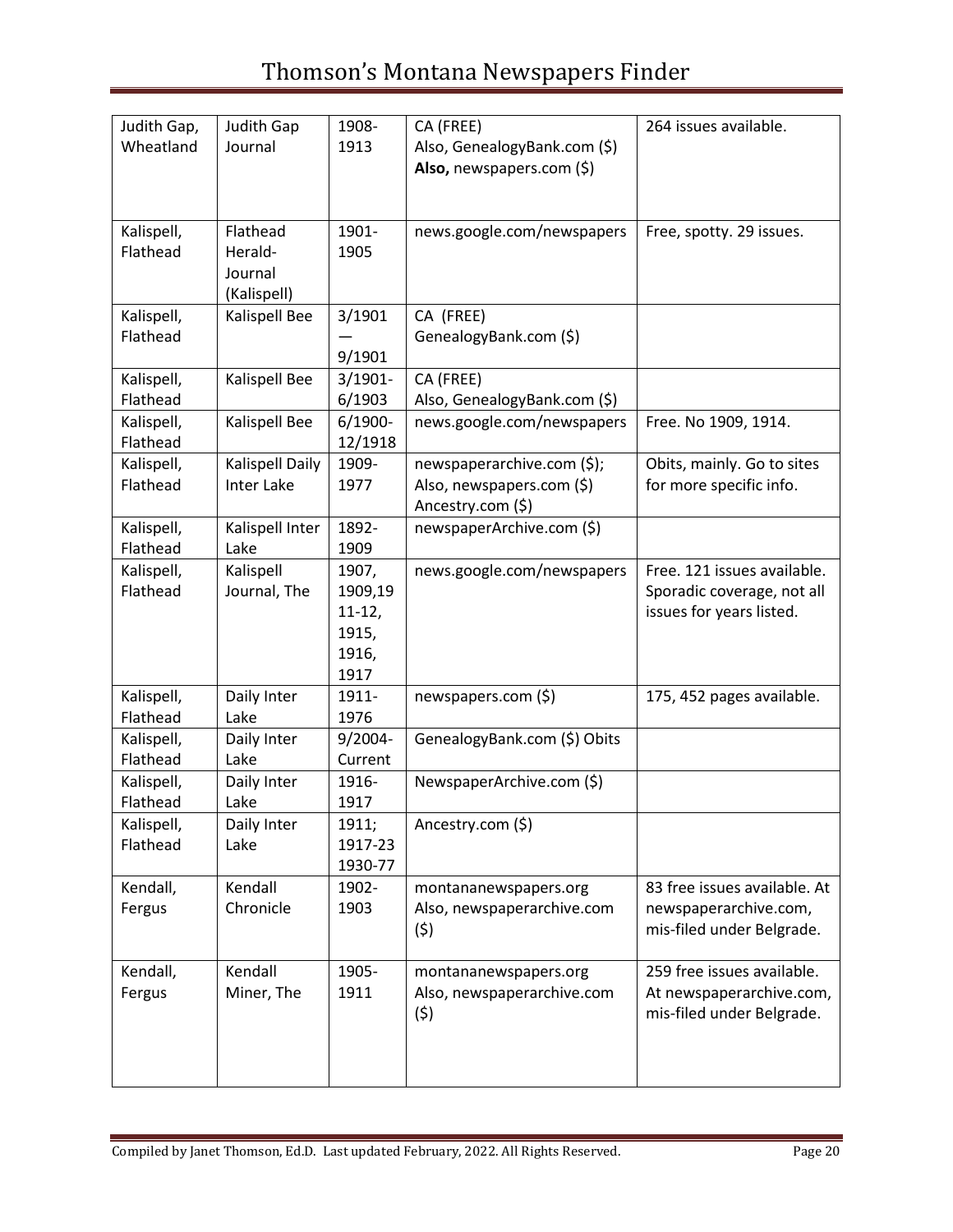| Kevin, Toole                | <b>Kevin</b><br><b>Courier</b> | 1922                  | CA (FREE)                                                              | 17 issues.                         |
|-----------------------------|--------------------------------|-----------------------|------------------------------------------------------------------------|------------------------------------|
| Kevin, Toole                | <b>Kevin Review</b>            | 1922-<br>1929         | CA (FREE)                                                              | 350 issues.                        |
| Lake County                 | Lake Shore<br>Sentinel         | 9/1909-<br>8/1911     | montananewspapers.org                                                  | Free. 98 issues available.         |
| Laurel,<br>Yellowstone      | Laurel<br>Outlook              | 1944-<br>1950         | GenealogyBank.com (\$)                                                 |                                    |
| Laurel,<br>Yellowstone      | Laurel<br>Outlook              | 1909-<br>2021         | Newspapers.com (\$)                                                    | \$.                                |
| Lewistown,<br>Fergus        | Fergus<br><b>County Argus</b>  | 1883-<br>1906         | Newspapers.com (\$)                                                    | \$.7590 pages                      |
| Lewistown,<br>Fergus        | Fergus<br><b>County Argus</b>  | 9/1886-<br>12/1906    | CA (FREE)<br>Also, GenealogyBank.com (\$)<br>Also, newspapers.com (\$) | Free. 1128 issues.                 |
| Lewistown,<br>Fergus        | Fergus<br><b>County Argus</b>  | 1907-<br>1929         | montananewspapers.org                                                  | Free. 728 issues.                  |
| Lewistown,<br>Fergus        | Fergus<br>County<br>Democrat   | 1917-<br>1919         | montananewspapers.org                                                  | Free. 130 issues.                  |
| Lewistown,<br>Fergus        | Fergus<br>County               | 1904-<br>1916         | CA (FREE)<br>Also, GenealogyBank.com (\$)                              | Free. 647 issues available.        |
|                             | Democrat                       |                       | Also, newspapers.com (\$)                                              | 5730 pages.                        |
| Lewistown,<br>Fergus        | Lewistown<br>Democrat,<br>The  | 1901-<br>1904         | news.google.com/newspapers                                             | Free. 181 issues available.        |
| Lewistown,<br><b>Fergus</b> | Montana<br>News, The           | 1904-<br>1912         | CA (FREE)                                                              |                                    |
| Libby,                      | <b>Libby Herald</b>            | 1911-                 | Newspapers.com (\$)<br><b>CA (FREE)</b>                                |                                    |
| Lincoln                     |                                | 1913                  | Newspapers.com (\$)                                                    |                                    |
| Maiden,<br>Fergus           | Mineral<br>Argus               | 1883-<br>1886         | CA (FREE)<br>Also, GenealogyBank.com (\$)                              | \$.                                |
| Malta,<br>Phillips          | Enterprise                     | $1/1908 -$<br>12/1916 | CA (FREE)<br>Also, GenealogyBank.com (\$)                              | Free. 484 issues available.<br>\$. |
| Malta,<br>Phillips          | Phillips<br><b>County News</b> | 1999-<br>2009         | http://pcn.stparchive.com/arc<br>hives.php                             | Checked.                           |
| Lewistown,<br>Fergus        | Montana<br><b>News</b>         | 4/1904-<br>1/1912     | CA (FREE)<br>Also, GenealogyBank.com (\$)<br>Also, Newspapers.com (\$) | Free. 294 issues available.        |
| Libby,<br>Lincoln           | Libby Herald,<br>The           | $8/1911 -$<br>8/1913  | CA (FREE);<br>also at Newspapers.com (\$);<br>GenealogyBank.com (\$)   | Free. 107 issues available.        |
| Libby,<br>Lincoln           | Western<br>News (Libby)        | 1900-<br>1910         | GenealogyBank.com (\$)                                                 |                                    |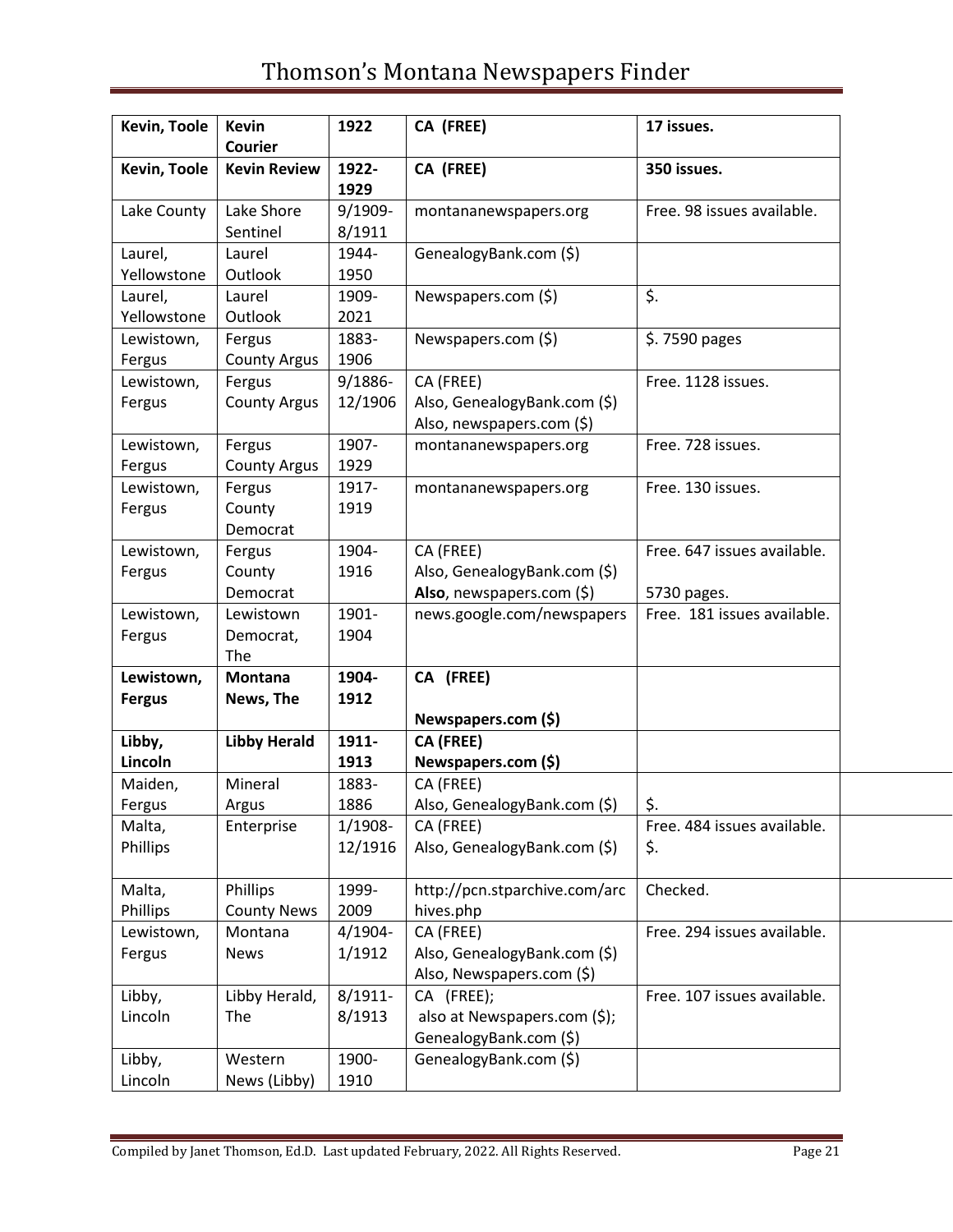| Libby,              | Western          | 8/2004-       | GeneaogyBank.com (\$) Obits                           |                             |
|---------------------|------------------|---------------|-------------------------------------------------------|-----------------------------|
| Lincoln             | News (Libby)     | Current       |                                                       |                             |
| Libby,              | Western          | 1929-         | CA (FREE)                                             | 232 issues.                 |
| Lincoln             | News & Libby     | 1933          |                                                       |                             |
|                     | <b>Times</b>     |               |                                                       |                             |
| Libby,              | Western          | 1933-         | CA (FREE)                                             | 864 issues.                 |
| Lincoln             | News (Libby)     | 1949          |                                                       |                             |
| Libby,              | Montanian,       | $1/1901 -$    | news.google.com/newspapers                            | Free. Lincoln County        |
| Flathead            | The Weekly       | 1903          |                                                       | formed 1909; previously     |
|                     | (Libby)          |               |                                                       | Flathead County.            |
| Liberty             | Liberty          | 1925          | Newspapers.com (\$)                                   |                             |
| County              | County           |               |                                                       |                             |
|                     | Farmer           |               |                                                       |                             |
| Liberty             | Liberty          | 1905-         | montananewspapers.org                                 | 5,000 obituaries            |
| County              | County           | 2010          | 5000 obits covering 1905                              |                             |
|                     | Newspapers,      |               | through 2010. The Broken                              |                             |
|                     | Obits. See       |               | Mountain Genealogical<br>Society collected obituaries |                             |
|                     | Newspaper        |               | from the pages of the Chester                         |                             |
|                     | Titles at        |               | Signal, Joplin Independent,                           |                             |
|                     | right.           |               | Joplin Times, Chester                                 |                             |
|                     |                  |               | Democrat, Chester Reporter,                           |                             |
|                     |                  |               | Liberty County Farmer, and<br>Liberty County Times.   |                             |
|                     |                  |               |                                                       |                             |
|                     |                  |               |                                                       |                             |
| Lincoln,            | <b>Blackfoot</b> | 2005-         | http://bvd.stparchive.com/ar                          | Free to look.               |
| Lewis &             | <b>Valley</b>    | 2020          | chives.php                                            |                             |
| <b>Clark</b>        | <b>Dispatch</b>  |               |                                                       |                             |
| Livingston,         | Livingston       | 1884-         | CA (FREE)                                             | 429 issues available.       |
| Park                | Enterprise       | 1900          | Also, GenealogyBank.com (\$)                          |                             |
|                     | The              |               | Newspapers.com (\$)                                   |                             |
|                     | Livingston       | 1891-         | news.google.com/newspapers                            | Free.                       |
| Livingston,<br>Park | Herald, The      | 1898          |                                                       | No issues for 1892.         |
| Livingston,         | Daily            | $6/1883 -$    | CA                                                    | Free. 450 issues available. |
| Park                | Enterprise       | 11/1884       |                                                       |                             |
| Lump City,          | <b>Lump City</b> | Jan-Dec       | montananewspapers.org                                 | FREE.                       |
| <b>Jefferson</b>    | <b>Miner</b>     | 1895          |                                                       |                             |
| Melstone,           | Melstone         | 1911-         | montananewspapers.org                                 | Free. 62 issues.            |
| Musselshell         | Graphic, The     | 1912          |                                                       |                             |
| Melstone,           | Melstone         | 1914-         | montananewspapers.org                                 | Free. 1108 issues.          |
| Musselshell         | Messenger,       | 1939          |                                                       |                             |
|                     | The              |               |                                                       |                             |
| Miles City,         | Independent      | 1903-         | news.google.com/newspapers                            | Free. 675 issues available. |
| Custer              | The              | 1910,         |                                                       |                             |
|                     |                  | 1914-<br>1919 |                                                       |                             |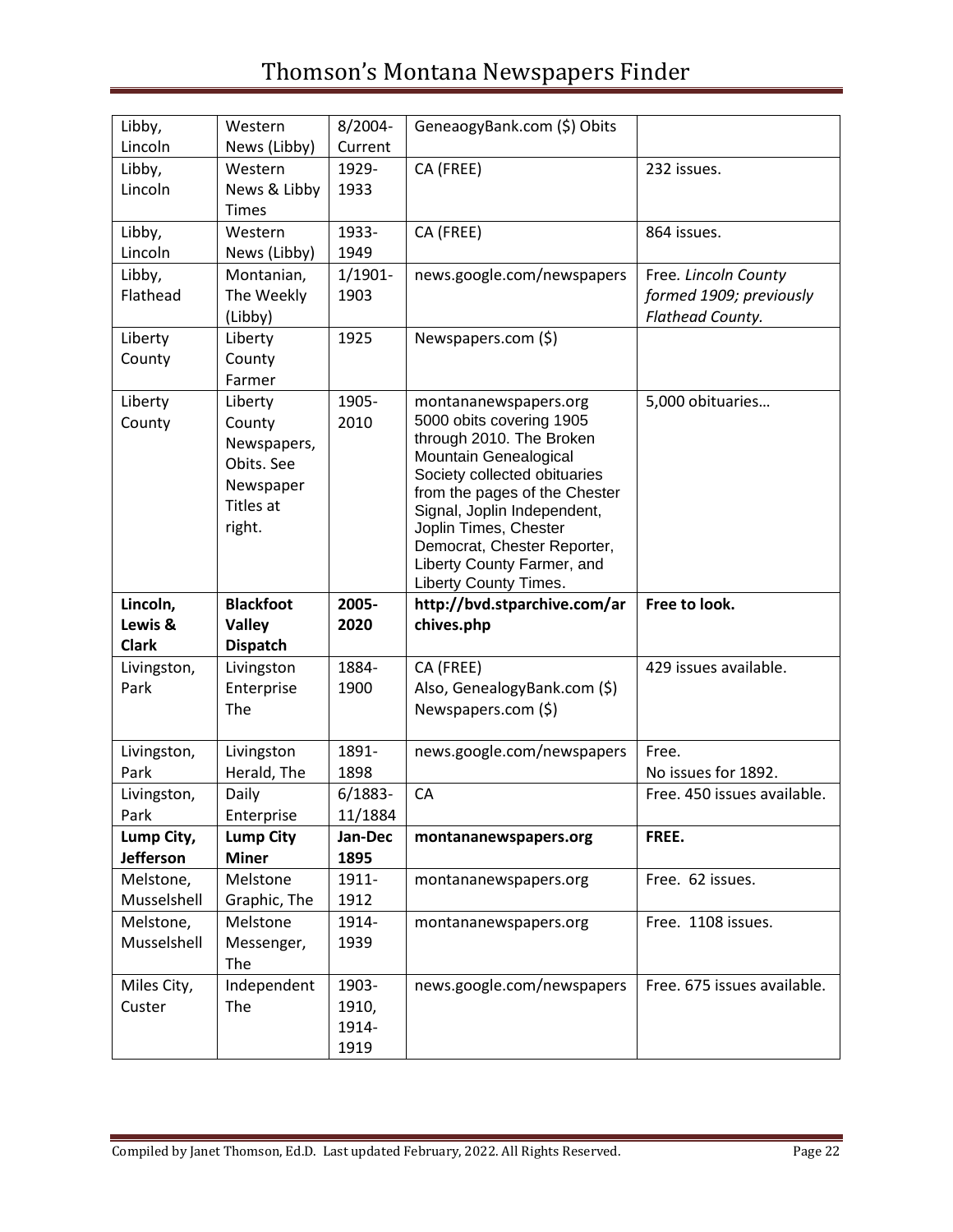| Miles City,<br>Custer | Daily Rustler,<br>The                                         | May-<br>Aug<br>1883    | montananewspapers.org                                                    | FREE.                              |
|-----------------------|---------------------------------------------------------------|------------------------|--------------------------------------------------------------------------|------------------------------------|
| Miles City,<br>Custer | Daily<br>Yellowstone<br>Journal                               | 10/1881<br>2/1893;     | CA (FREE)<br>Also, GenealogyBank.com (\$)<br>1882-1889 also available at | 3032 issues available.             |
|                       |                                                               |                        | Google.com/newspapers                                                    |                                    |
| Miles City,<br>Custer | Yellowstone<br>Journal, The                                   | 1882-<br>1894          | newspapers.com (\$)                                                      | \$. 14,343 pages.                  |
| Miles City,<br>Custer | Yellowstone<br>Journal, The                                   | 1/1893-<br>12/1894     | CA (FREE)<br>Also, GenealogyBank.com (\$)                                | 606 issues available.              |
| Miles City,<br>Custer | Yellowstone<br>Journal, The                                   | 1891-<br>1901          | news.google.com/newspapers                                               | Free. 499 issues available.        |
| Miles City,<br>Custer | Weekly<br>Yellowstone<br>Journal and<br>Livestock<br>Reporter | 1879-<br>1886          | Newspapers.com (\$)                                                      | \$. 1,538 pages.                   |
| Missoula,<br>Missoula | Hellgate<br>Lance, The                                        | 1964-<br>2017          | montananewspapers.org                                                    | Free. 649 issues.                  |
| Missoula,<br>Missoula | Missoula<br>Gazette                                           | 1890-<br>1892          | news.google.com/newspapers                                               | Free. 279 issues available.        |
| Missoula,<br>Missoula | Missoula<br>Herald, The                                       | 1907-<br>1910          | news.google.com/newspapers                                               | Free. 242 issues available.        |
| Missoula,<br>Missoula | Missoula<br>Independent                                       | 1998-<br>2018          | GenealogyBank.com (\$)                                                   | Obits only                         |
| Missoula,<br>Missoula | Missoula<br>Independent                                       | 1991-<br>2018          | Newspapers.com (\$)                                                      | \$.                                |
| Missoula,<br>Missoula | Missoula<br>Weekly<br>Gazette                                 | 1890-<br>1891          | news.google.com/newspapers                                               | Free. 37 issues.                   |
| Missoula,<br>Missoula | Missoula<br>Weekly<br>Gazette                                 | 1890-<br>1892          | Newspapers.com (\$)                                                      | \$.                                |
| Missoula,<br>Missoula | Missoulian<br>The                                             | 1909-<br>1914;<br>1917 | CA                                                                       | Free.                              |
| Missoula,<br>Missoula | Missoulian,<br>Weekly                                         | $6/1891 -$<br>12/1892  | news.google.com/newspapers                                               | Free.                              |
| Missoula,<br>Missoula | Missoulian                                                    | 10/2009<br>-Current    | GenealogyBank.com (\$) Obits.                                            |                                    |
| Missoula,<br>Missoula | Daily<br>Missoulian                                           | 1909-<br>4/1918        | CA<br>newspapers.com (\$)                                                | Free. 2679 issues.<br>26713 pages. |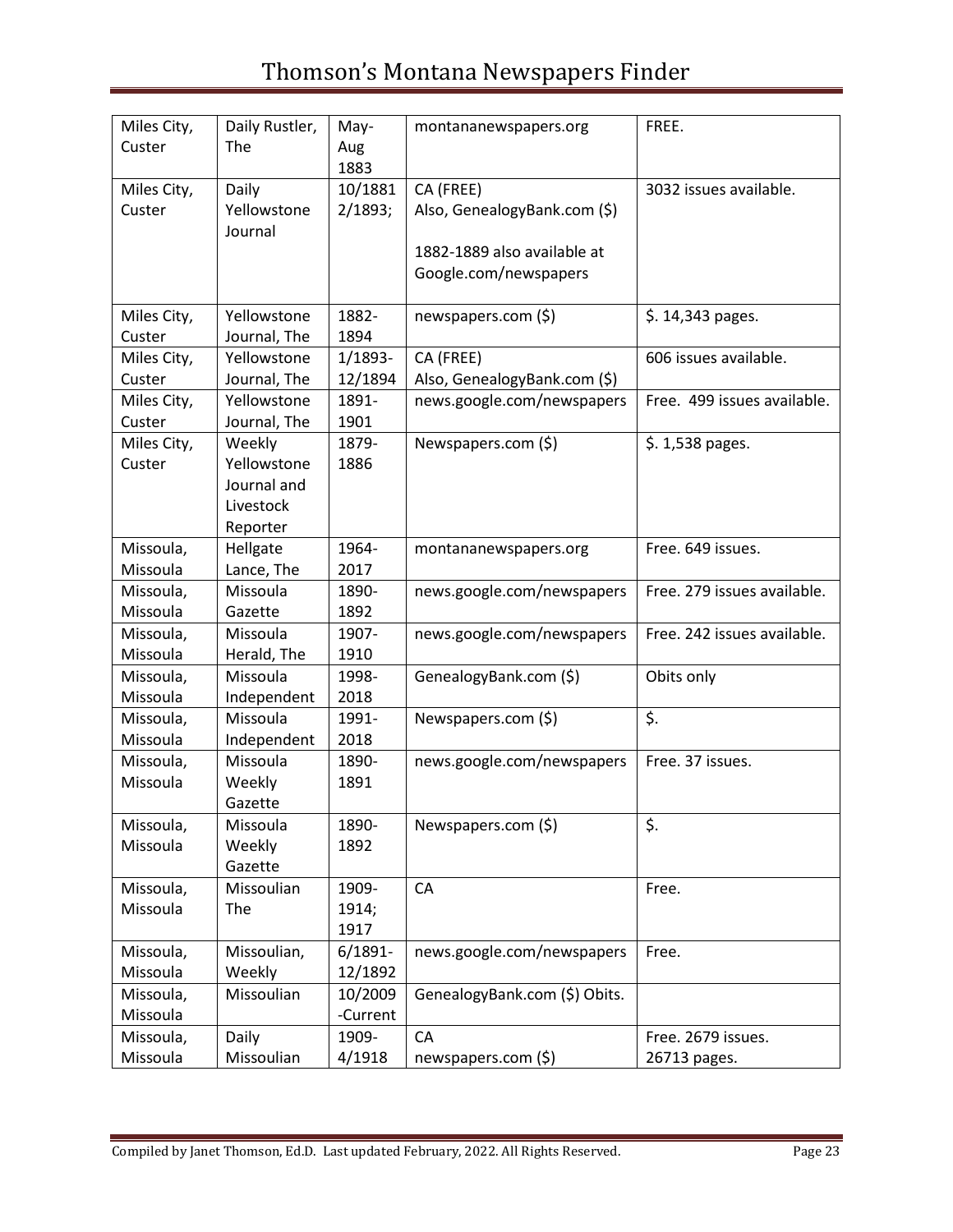| Missoula,      | Morning       | 1892-      | news.google.com/newspapers    | Free. 459 issues available. |
|----------------|---------------|------------|-------------------------------|-----------------------------|
| Missoula       | Missoulian,   | 1894       |                               |                             |
|                | The           |            |                               |                             |
| Missoula,      | Missoulian    | 10/2009    | GenealogyBank.com             |                             |
| Missoula       |               |            | Obits only                    |                             |
|                |               | Current    |                               |                             |
| Missoula,      | Missoulian    | 1892-      | Newspapers.com (\$)           | \$. Over 1 million pages!   |
| Missoula       |               | 2022       |                               |                             |
| Missoula,      | Missoula      | 1912       | Newspapers.com (\$)           |                             |
| Missoula       | Sentinel      |            |                               |                             |
| Missoula,      | New West      | $9/2006 -$ | GenealogyBank.com (\$).       |                             |
| Missoula       | (Missoula)    | 2010       | Obits.                        |                             |
| Missoula,      | The Weekly    | 1892-      | Newspapers.com (\$)           | 1,312 pages.                |
| Missoula       | Missoulian    | 1900       |                               |                             |
| Missoula,      | Weekly        | 1899-      | Newspapers.com (\$)           | 3,243 pages.                |
| Missoula       | Missoulian    | 1906       |                               |                             |
| Moccasin       | Independent   | 1923-      | montananewspapers.org         | Free. 27 issues.            |
|                |               | 1924       |                               |                             |
| Mondak,        | Yellowstone   | May 10,    | news.google.com/newspapers    | Free. More than 300         |
| Valley         | <b>News</b>   | 1906-07    |                               | issues available.           |
|                |               | 1909-11    |                               |                             |
|                |               |            |                               |                             |
|                |               | 1915-16    |                               |                             |
| <b>MONTANA</b> | Montana       | 1903-      | news.google.com/newspapers    | Free. 1170 issues           |
| statewide      | Catholic, The | 1906       |                               | available. Published at     |
|                |               |            |                               | Butte.                      |
| <b>MONTANA</b> | Montana       | 1886,      | news.google.com/newspapers    | Free. 53 issues available.  |
| statewide      | Mining        | 1888,      |                               |                             |
|                | Review        | some       |                               |                             |
|                | (Helena)      | 1890       |                               |                             |
| Moore,         | Inland        | 1905-      | montananewspapers.org         | 484 issues available.       |
| Fergus         | Empire, The   | 1915       |                               |                             |
| Moore,         | Moore         | 1921-      | montananewspapers.org         | 418 issues available.       |
| Fergus         | Independent,  | 1931       |                               |                             |
|                | The           |            |                               |                             |
| Neihart,       | Neihart       | 1891-      | CA                            | 505 issues available.       |
| Cascade        | Herald        | 1901       |                               |                             |
| Neihart,       | Neihart       | 1891-      | news.google.com/newspapers    | Free. 454 issues available. |
| Cascade        | Herald        | 1901       | Also, GenealogyBank.com (\$)  |                             |
| Neihart,       | Neihart       | 1/1897-    | news.google.com/newspapers    | Free. 99 issues available.  |
| Cascade        | Miner, The    | 12/1898    |                               |                             |
| Pablo, Lake    | Char-Koosta   | 1985-      | montananewspapers.org         | Free. 142 issues.           |
|                | News          | 1988       |                               |                             |
| Phillipsburg,  | Philipsburg   | 1887-      | CA (FREE)                     | 628 issues available.       |
| Granite        | Mail, The     | 1901       | Also, GenealogyBank.com (\$); |                             |
|                |               |            | Also, newspapers.com (\$)     |                             |
|                |               |            |                               |                             |
|                |               |            |                               |                             |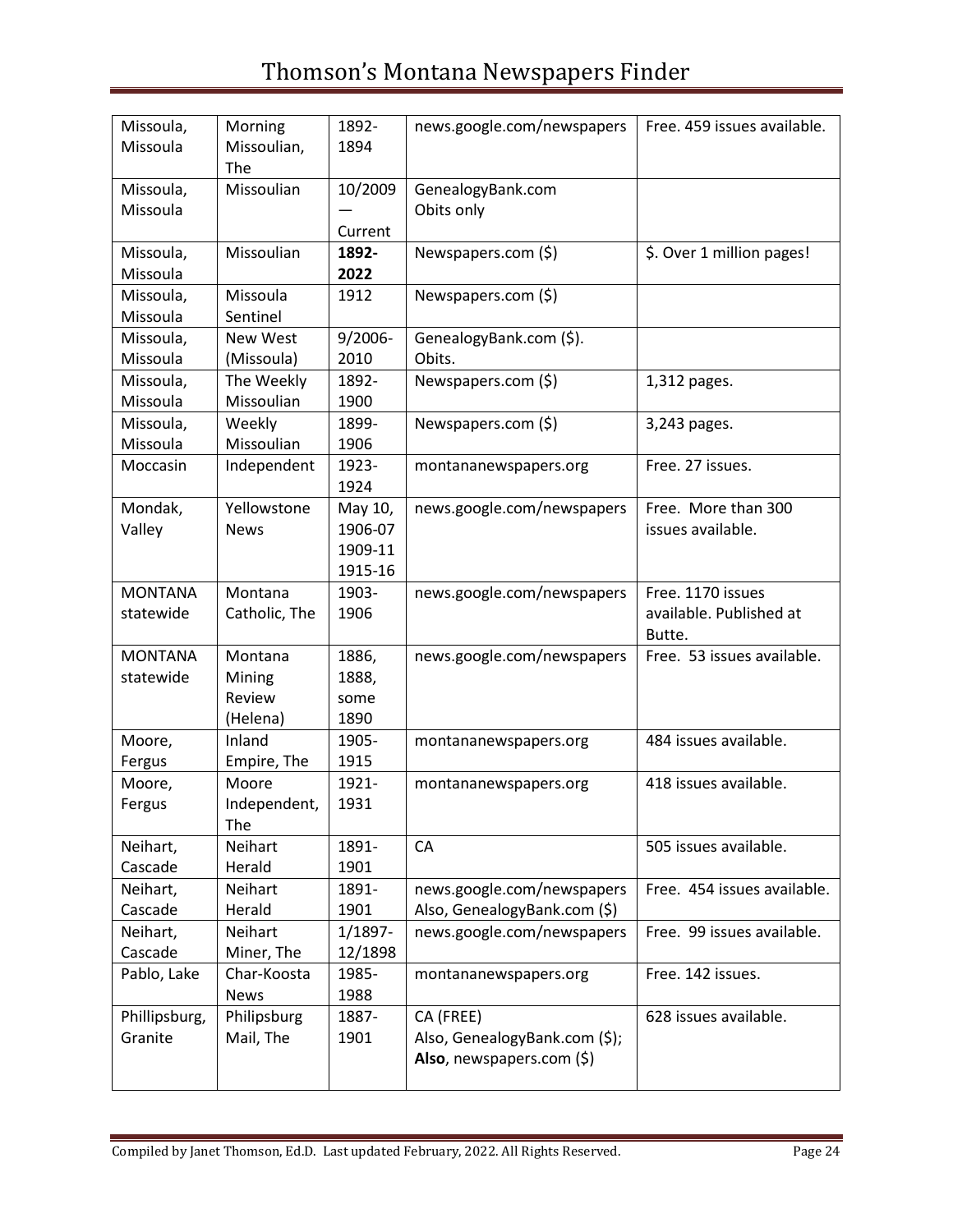| Phillipsburg,<br>Granite  | Philipsburg<br>Mail, The              | 1908,<br>1911,<br>1932-<br>39;<br>2009-<br>2013 | http://phm.stparchive.com/    | Free.                            |
|---------------------------|---------------------------------------|-------------------------------------------------|-------------------------------|----------------------------------|
| Phillips<br>County        | Phillips<br><b>County News</b>        | 1999-<br>2004                                   | pcn.stparchive.com            | Free.                            |
| Plains,                   | Clark Fork                            | 1/2008-                                         | GenealogyBank.com (\$) Obits. | \$. Obits.                       |
| <b>Sanders</b>            | <b>Valley Press</b><br>(Plains)       | 2022                                            |                               |                                  |
| Plains,<br><b>Sanders</b> | Sanders<br>County<br>Democrat         | 1909-<br>1910                                   | montananewspapers.org         | 55 issues now available.         |
| Plains,<br><b>Sanders</b> | Sanders<br><b>County Signal</b>       | 1906-<br>1924                                   | montananewspapers.org         | 825 issues available.            |
| Camas,<br>Sanders         | Sanders<br><b>County Signal</b>       | 1916-<br>1924                                   | Newspaperarchive.com (\$)     | \$.                              |
| Plains,                   | Mineral                               | 8/2010-                                         | GenealogyBank.com (\$) Obits  | \$.                              |
| Sanders                   | independent                           | Current                                         |                               |                                  |
| Plentywood,               | Producers                             | $4/1918-$                                       | CA (FREE)                     | 254 issues available.            |
| Sheridan                  | News, The                             | 12/1922                                         | Also, newspapers.com $(\xi)$  |                                  |
| Plentywood,               | Producer                              | 1923-                                           | GenealogyBank.com (\$)        |                                  |
| Sheridan                  | <b>News</b>                           | 1937                                            |                               |                                  |
| Plentywood,               | Producer                              | 1918-                                           | CA (FREE)                     | 992 issues.                      |
| Sheridan                  | <b>News</b>                           | 1937                                            |                               |                                  |
| Plentywood                | Plentywood                            | 1927-                                           | CA (FREE)                     | 574 issues.                      |
| <b>Sheridan</b>           | <b>Herald</b>                         | 1937                                            |                               |                                  |
| Polson, Lake              | Flathead<br>Courier                   | 1910-<br>1980                                   | montananewspapers.org         | Free. 3,714 issues<br>available. |
| Polson, Lake              | Lake County<br>Leader &<br>Advertiser | 2008-<br>Current                                | GenealogyBank.com \$          | Recent obits                     |
| Polson, Lake              | Lake Shore<br>Sentinel, The           | 9/1909-<br>8/1911                               | montananewspapers.org         | Free. 98 issues available.       |
| Pony,                     | Madison                               | 1892-                                           | news.google.com/newspapers    | Free. 40 issues available.       |
| Madison                   | County                                | 1922                                            |                               |                                  |
|                           | Monitor                               |                                                 |                               |                                  |
| Poplar,                   | Eyapi                                 | 1963-                                           | montananewspapers.org         | Free.                            |
| Roosevelt                 | Oaye                                  | 1966                                            |                               |                                  |
| Poplar,                   | Poplar                                | 1970-                                           | montananewspapers.org         | Free.                            |
| Roosevelt                 | Shopper                               | 2001                                            |                               |                                  |
| Poplar,                   | Poplar                                | 1970-                                           | montananewspapers.org         | Free. 25 issues.                 |
| Roosevelt                 | Wotanan                               | 1974                                            |                               |                                  |
| Poplar,<br>Roosevelt      | Wotanin<br>Wowapi                     | 1975-<br>2007                                   | montananewspapers.org         | Free. 1331 issues.               |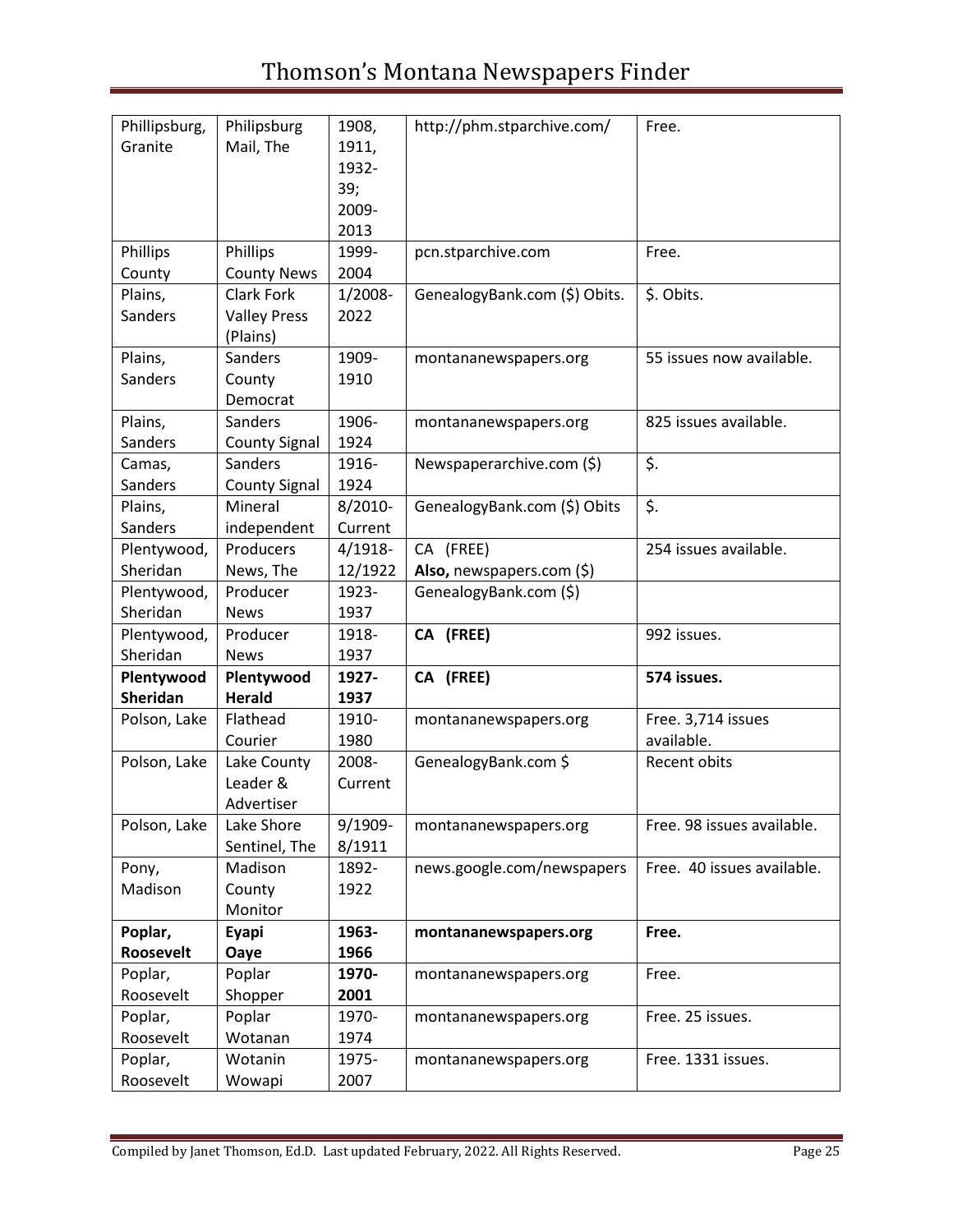| Quigley,<br>Granite            | <b>Rock Creek</b><br>Record                        | $5/1896 -$<br>1897                                                                            | news.google.com/newspapers                                                                                                                                             | Free. 50 issues available.                                          |
|--------------------------------|----------------------------------------------------|-----------------------------------------------------------------------------------------------|------------------------------------------------------------------------------------------------------------------------------------------------------------------------|---------------------------------------------------------------------|
| Red Lodge,<br>Carbon           | Carbon<br>County<br>Chronicle                      | $1924 -$<br>1924                                                                              | GenealogyBank.com                                                                                                                                                      |                                                                     |
| Red Lodge,<br>Carbon           | Red Lodge<br>Picket                                | 1889--<br>1902                                                                                | CA (FREE)<br>Also, GenealogyBank.com (\$);<br>Also, newspapers.com (\$)                                                                                                | 531 issues available.<br>Carbon County created<br>1895.             |
| Red Lodge,<br>Carbon           | <b>Red Lodge</b><br><b>Daily News</b>              | 1931-<br>1936                                                                                 | CA (FREE)                                                                                                                                                              | 238 issues.                                                         |
| Ronan, Lake                    | Char-Koosta                                        | 1956-<br>1961                                                                                 | montananewspapers.org                                                                                                                                                  | 44 issues available. This<br>paper got around!                      |
| Ronan, Lake                    | Lake County<br>Leader &<br>Advertiser              | 12/2008<br>-Current                                                                           | GenealogyBank.com (\$) Obits.                                                                                                                                          |                                                                     |
| Ronan,<br>Missoula             | Ronan<br>Pioneer, The                              | 1911-<br>1917                                                                                 | CA (FREE)<br>Also, GenealogyBank.com (\$);<br>also, newspapers.com (\$).                                                                                               | 348 issues available. Lake<br>Country was created 1923.             |
| Roundup.<br>Musselshell        | Roundup<br>Record                                  | 1908-<br>1913                                                                                 | CA (FREE)<br>Also, GenealogyBank.com (\$);<br>Also, newspapers.com (\$)                                                                                                | 300 issues available.<br><b>Musselshell County</b><br>created 1911. |
| Roundup,<br>Musselshell        | Roundup<br>Record, The                             | 1914-<br>1919                                                                                 | montananewspapers.org                                                                                                                                                  | 311 copies available.                                               |
| Roundup.<br>Musselshell        | Roundup<br>Record<br>Tribune &<br>Winnett<br>Times | 1926,<br>1927,<br>1933,<br>1934,<br>1947-<br>48,<br>1952-<br>53,<br>1969;<br>1971;<br>2009-21 | rrd.stparchive.com/archives.p<br>hp<br>Also available at:<br>news.google.com/newspapers<br>-see specific years.<br>Winnett was in Petroleum<br>County, beginning 1926. | Free.                                                               |
| Rygate,<br>Golden<br>Valley    | Eastern<br>Montana<br>Clarion                      | 1956-<br>1959                                                                                 | newspapers.com (\$)                                                                                                                                                    | 865 pages.                                                          |
| Saco,<br>Phillips              | Saco<br>Independent                                | $5/1912 -$<br>12/1922                                                                         | montananewspapers.org                                                                                                                                                  | Free. 356 issues available.<br>Phillips County was<br>created 1915. |
| Salish-<br>Kootenai<br>College | Digital Char-<br>Koosta News                       | 1956-<br>1961;<br>1971-<br>1988                                                               | http://kapi.skc.edu/skcwordpr<br>esslib/?page id=66                                                                                                                    | Free.                                                               |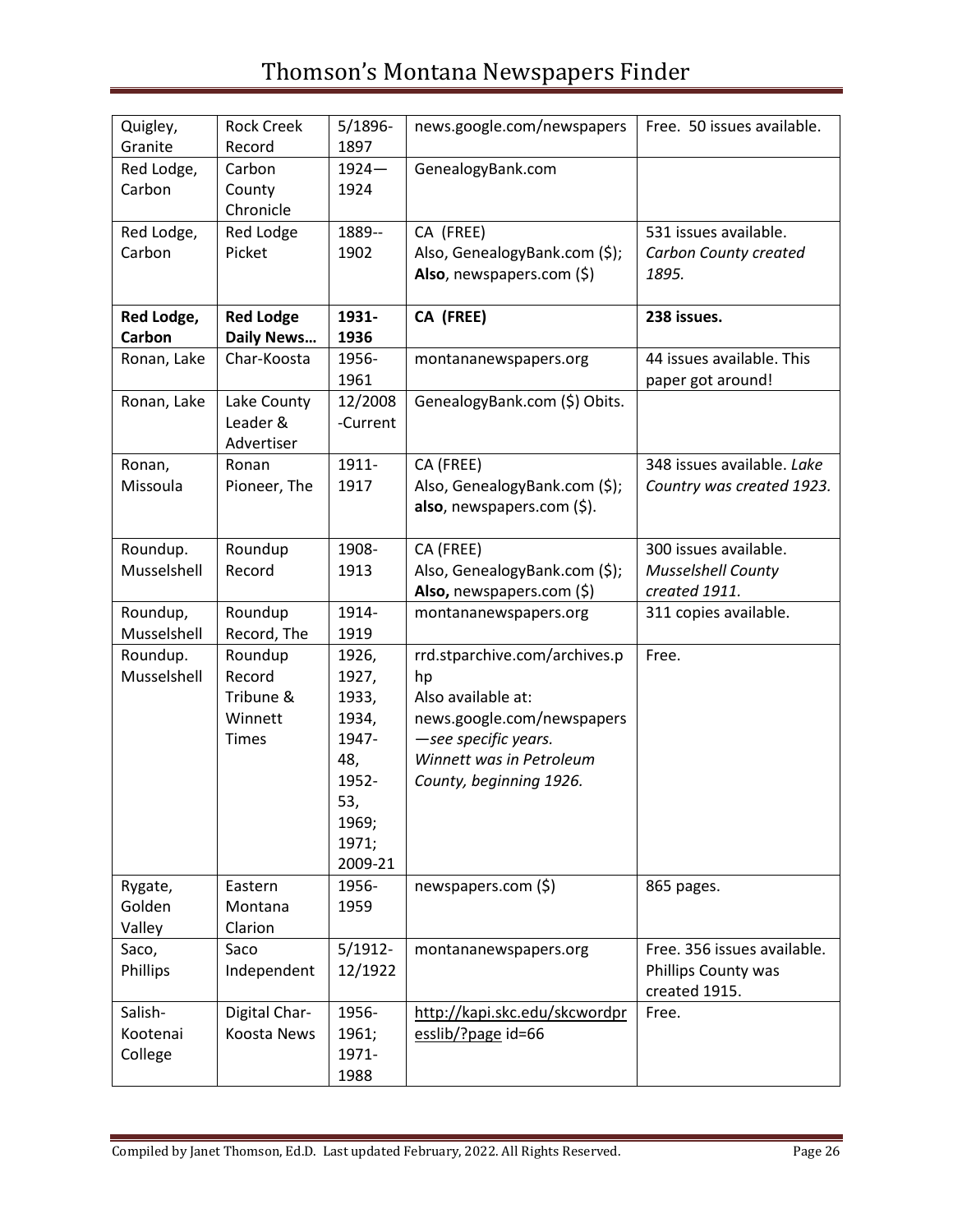| Savage,              | Yellowstone         | 1912-         | montananewspapers.org         | Free. 265 issues.              |
|----------------------|---------------------|---------------|-------------------------------|--------------------------------|
| Richland             | <b>Valley Star</b>  | 1920          |                               |                                |
| Shelby,              | Montana             | 1922          | CA (FREE)                     | 4 issues.                      |
| Toole                | Courier, The        |               |                               |                                |
| Shelby,              | Shelby News,        | $6/1900 -$    | news.google.com/newspapers    | Free. 29 issues available.     |
| Toole                | The                 | 1/1901        |                               | <b>Toole County created</b>    |
|                      |                     |               |                               | 1914.                          |
| Shelby,              | Shelby              | 2/1999-       | GenealogyBank.com (\$)        | Obits only                     |
| Toole                | Promoter            | Current       |                               |                                |
| Sidney,              | Sidney              | $1/2001 -$    | GenealogyBank.com (\$) Obits. |                                |
| Richland             | Herald              | Current       |                               |                                |
| Sidney,              | <b>Sidney</b>       | 1955-         | CA (FREE)                     | 469 issues.                    |
| <b>Richland</b>      | <b>Herald</b>       | 1963          |                               |                                |
| Sidney,              | Sidney              | 1971-         | sid.stparchive.com/archives.p | Free. Richland County          |
| Richland             | Herald              | 73;           | hp                            | created 1914.                  |
|                      |                     | 2009-         |                               |                                |
|                      |                     | 2019          |                               |                                |
| Stanford,            | <b>Judith Basin</b> | 1920-         | montananewspapers.org         | Free. 935+ issues.             |
| <b>Judith Basin</b>  | <b>County Press</b> | 1950          |                               |                                |
|                      | Stanford            | 1909-         |                               |                                |
| Stanford,<br>Cascade |                     | 1920          | montananewspapers.org         | Free. 529 issues.              |
|                      | World, The          |               |                               |                                |
| Stevensville         | Ravalli             | 1894-         | Newspapers.com (\$)           |                                |
| Ravalli              | Republic            | 2020          |                               |                                |
| Stevensville         | Ravalli             | 1894-         | CA (FREE)                     | 229 issues.                    |
| Ravalli              | Republican          | 1898          | GenealogyBank.com (\$)        |                                |
|                      |                     |               | Newspapers.com (\$)           |                                |
| Stevensville         | Western             | 1900-         | CA; (FREE)                    | 596 issues available.          |
| Ravalli              | <b>News</b>         | 1910          | Newspapers.com (\$)           | Ravalli County created         |
|                      |                     |               |                               | 1893.                          |
| Sun River,           | Sun River Sun       | $1884 -$      | CA (FREE)                     | 65 issues.                     |
| Cascade              |                     | 1885          | GenealogyBank.com (\$);       |                                |
|                      |                     |               | Newspapers.com (\$)           |                                |
| Superior,            | Mineral             | 8/1883-       | CA                            | Free. 157 issues available.    |
| Mineral              | Argus               | 7/1886        |                               |                                |
| Superior,            | Mineral             | 1917-         | news.google.com/newspapers    | Free.                          |
| Mineral              | <b>County Press</b> | 12/1918       |                               |                                |
| Superior,            | Mineral             | 1915-         | montananewspapers.org         | Free. 1806 issues.             |
| Mineral              | Independent,        | 1949          |                               |                                |
|                      | The                 |               |                               |                                |
| Sidney,              | Sidney              | 2006-         | news.google.com/newspapers    | Free. Not all editions         |
| Richland             | Herald, The         | 2009,         |                               | available.                     |
| Sun River,           | Sun River Sun       | 2/1884-       | CA                            | Free. 65 issues available.     |
| Chouteau             |                     |               |                               |                                |
|                      |                     |               |                               |                                |
|                      |                     | 4/1885        | (5)<br>Newspapers.com         | (5)                            |
| Teton                | Teton               | 1897          | montananewspapers.org         | Free. Also available at:       |
| County               | Chronicle           | 1897-<br>1898 |                               | news.google.com/newspa<br>pers |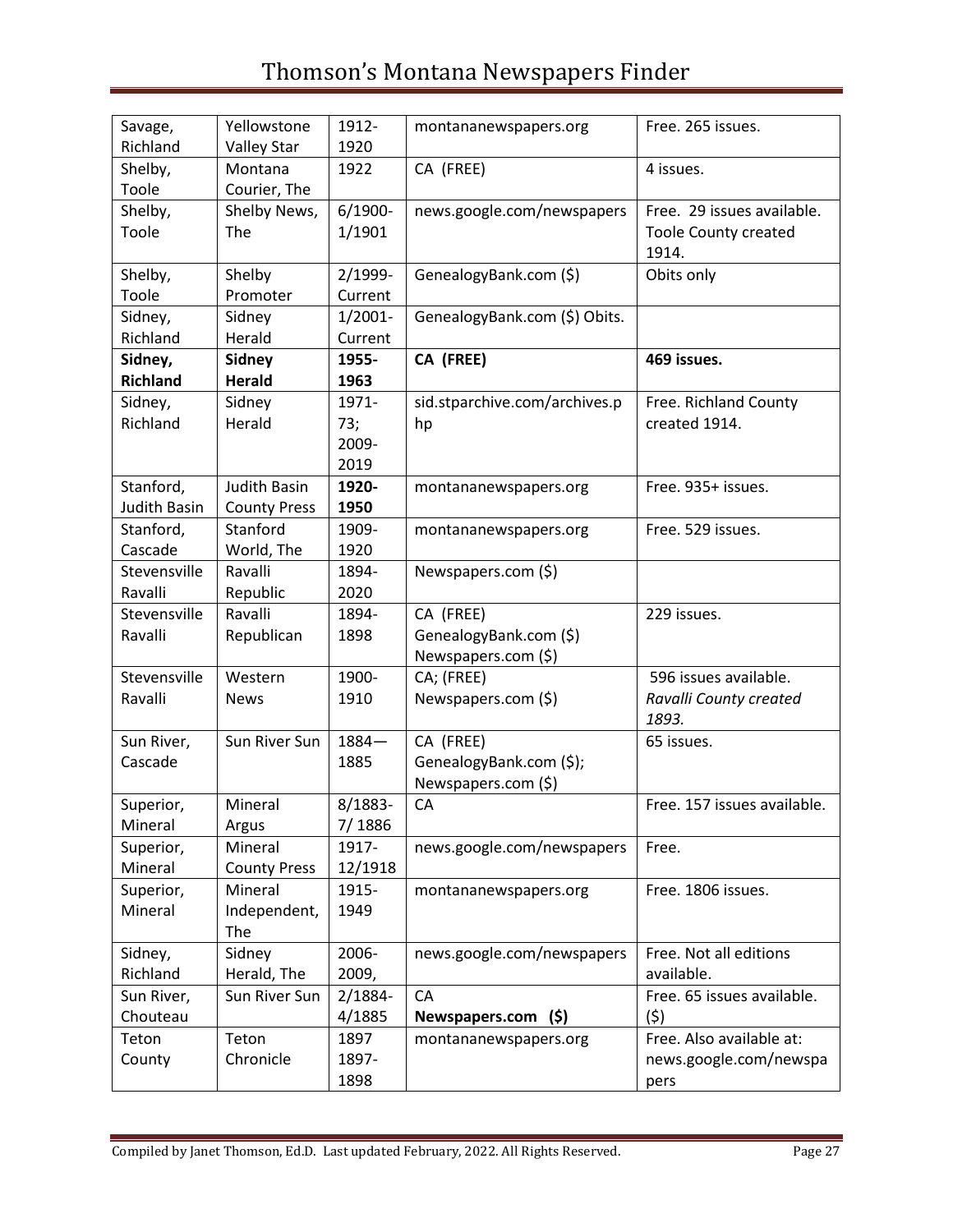| Thompson          | <b>Sanders</b>        | 1918-   | montananewspapers.org         | Free. 1947 issues available |
|-------------------|-----------------------|---------|-------------------------------|-----------------------------|
| Falls,            | County                | 1959    |                               |                             |
| <b>Sanders</b>    | Indep.-               |         |                               |                             |
|                   | Ledger                |         |                               |                             |
| Thompson          | Sanders               | 1959-   | montananewspapers.org         | Free. 993 issues available. |
| Falls,            | County                | 1977    |                               |                             |
| Sanders           | Ledger, The           |         |                               |                             |
| Thompson          | <b>Sanders</b>        | 1905-   | montananewspapers.org         | Free. 665 issues available. |
| Falls,            | County                | 1918    |                               |                             |
| <b>Sanders</b>    | Ledger, The           |         |                               |                             |
| Thompson          | Weekly                | 10/1894 | montananewspapers.org         | Free. 106 issues available. |
| Falls,            | Montanian             |         |                               |                             |
| Sanders           |                       | 12/1896 |                               |                             |
| Three Forks,      | <b>Three Forks</b>    | 1914-   | news.google.com/newspapers    |                             |
| Gallatin          | <b>News</b>           | 1922;   |                               |                             |
|                   |                       | 1924;   |                               |                             |
|                   |                       | 1926-   |                               |                             |
|                   |                       | 1939    |                               |                             |
| Toston,           | Crow Creek            | 1907    | montananewspapers.org         | Free. 25 issues.            |
| Broadwater        | Journal               | (part)  |                               |                             |
| Toston,           | Missouri              | 1914    | montananewspapers.org $(\xi)$ | Free. 1 issue.              |
| Broadwater        | Valley Index          |         |                               |                             |
| Toston,           | Toston                | 1923-   | montananewspapers.org $(\xi)$ | Free. 8 issues.             |
| Broadwater        | Times, The            | 1924    |                               |                             |
| Townsend,         | <b>Broadwater</b>     | 1904    | montananewspapers.org $(5)$   | Free. 7 issues.             |
| <b>Broadwater</b> | County                |         |                               |                             |
|                   | Citizen               |         |                               |                             |
| Townsend,         | The                   | 1910-   | montananewspapers.org $(\xi)$ | Free. 184 issues.           |
| <b>Broadwater</b> | <b>Broadwater</b>     | 1914    |                               |                             |
|                   | Opinion               |         |                               |                             |
| Townsend,         | The                   | 1901    | montananewspapers.org $(\xi)$ | Free. 26 issues.            |
| Broadwater        | Townsend              |         |                               |                             |
|                   | Forum                 |         |                               |                             |
| Townsend,         | Townsend              | 1914-   | montananewspapers.org $(\xi)$ | Free. 29 issues.            |
| Broadwater        | Inter-                | 1915    |                               |                             |
|                   | Mountain              |         |                               |                             |
| Townsend,         | The                   | 1901    | montananewspapers.org $(\xi)$ | Free. 27 issues.            |
| Broadwater        | Townsend              |         |                               |                             |
|                   | Forum &               |         |                               |                             |
|                   | Townsend              |         |                               |                             |
|                   | Messenger             |         |                               |                             |
| Townsend,         | The                   | 1890-   | montananewspapers.org $(\xi)$ | Free. 517 issues.           |
| Broadwater        | Townsend              | 1901    |                               |                             |
|                   |                       |         |                               |                             |
|                   | Messenger<br>Townsend | 1897-   |                               |                             |
| Townsend,         |                       |         | montananewspapers.org $(\xi)$ | Free. 3986 issues.          |
| Broadwater        | Star                  | 1973    |                               |                             |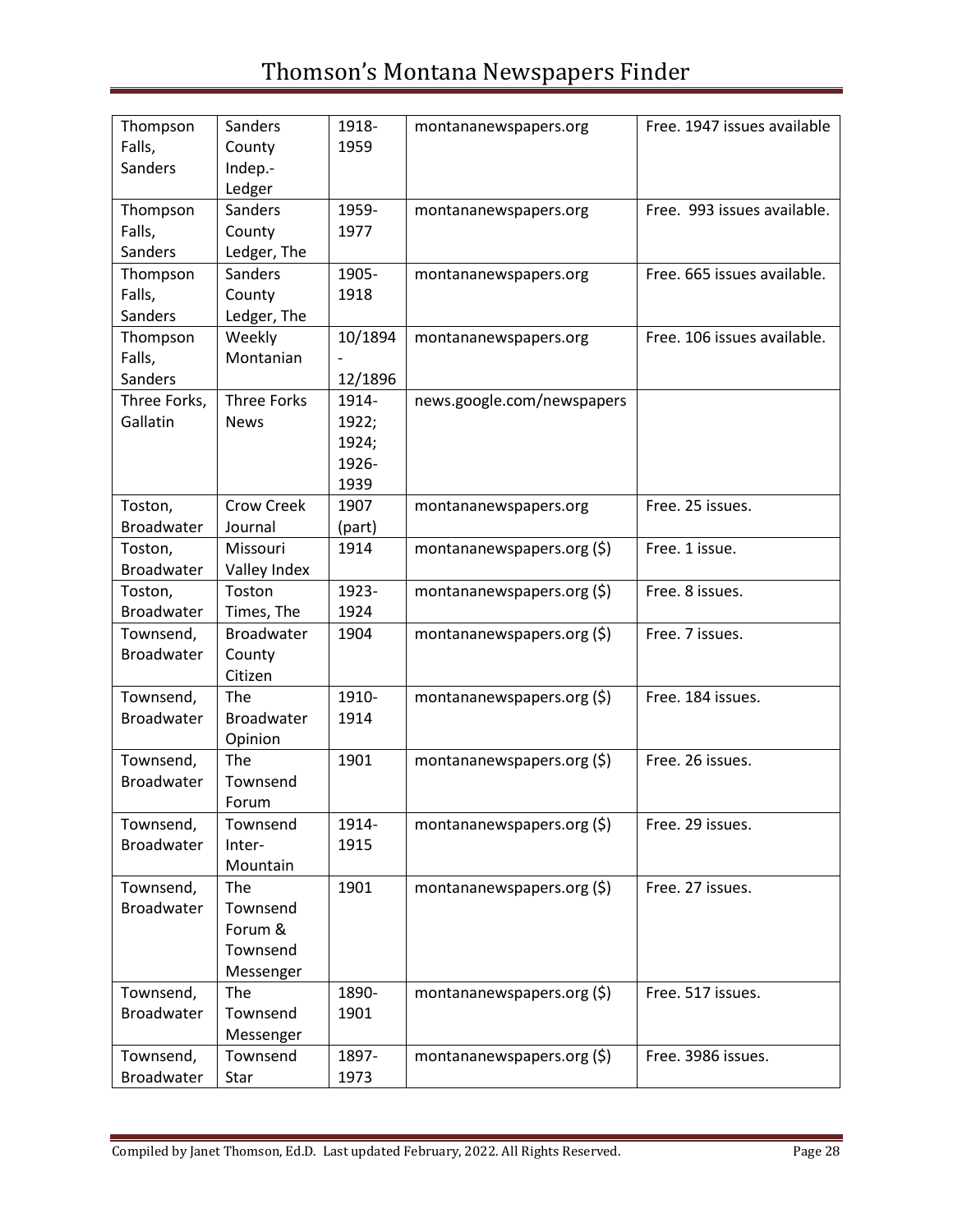| Townsend,<br>Broadwater | Townsend<br>Tranchant | 1884-<br>1890 | montananewspapers.org $(\xi)$  | Free. 219 issues.           |
|-------------------------|-----------------------|---------------|--------------------------------|-----------------------------|
| Valier,                 | Valierian             | 1999-         | GenealogyBank.com (\$)         | \$. Obits.                  |
| Pondera                 |                       | Current       |                                |                             |
|                         |                       |               |                                |                             |
| Virginia City,          | <b>Daily</b>          | 1894          | Newspapers.com (\$)            | \$. 6 weekly issues.        |
| Madison                 | Madisonian            |               |                                |                             |
| Virginia City,          | <b>Daily</b>          | 1874          | Newspapers.com (\$)            | \$. 2 weekly issues.        |
| Madison                 | <b>Montanian</b>      |               |                                |                             |
| Virginia City,          | Madisonian,           | 1920-         | montananewspapers.org          | Free. 2285 issues.          |
| Madison                 | The                   | 1963          |                                |                             |
| Virginia City,          | Madisonian,           | 1873-         | montananewspapers.org          | Free. 2094 issues.          |
| Madison                 | The                   | 1915          | newspapers.com (\$)            | \$.                         |
| Virginia City,          | Madisonian            | 1915-         | montananewspapers.org          | Free. 264 issues.           |
| Madison                 | <b>Times</b>          | 1920          |                                |                             |
| Virginia City,          | Madisonian            | 1895-         | CA (FREE)                      | 104 issues available.       |
| Madison                 |                       | 1896          | montananewspapers.org          |                             |
|                         |                       |               | Also, GenealogyBank.com (\$)   |                             |
|                         |                       |               |                                |                             |
|                         |                       |               |                                |                             |
|                         |                       |               |                                |                             |
| Virginia City,          | Montana               | 1864-         | $CA-FREE$                      | 249 issues.                 |
| Madison                 | Post                  | 1869          | Also, Newspapers.com (\$);     |                             |
|                         |                       |               | also GenealogyBank.com (\$);   |                             |
|                         |                       |               |                                |                             |
| Virginia City,          | Montanian,            | 1871-         | Newspapers.com (\$)            |                             |
| Madison                 | <b>The</b>            | 1876          |                                |                             |
| Virginia City,          | <b>Madisonian</b>     | 1899-         | Newspapers.com (\$)            |                             |
| Madison                 |                       | 2017          |                                |                             |
| Virginia City,          | <b>Virginia Tri-</b>  | 1866-         | Newspapers.com (\$)            |                             |
| Madison                 | <b>Weekly Post</b>    | 1868          |                                |                             |
| Virginia City,          | <b>Virginia City</b>  | 1922-23       | Newspapers.com (\$)            |                             |
| Madison                 | <b>Times</b>          |               |                                |                             |
|                         |                       |               |                                |                             |
| Virginia City,          | <b>Weekly MT</b>      | 1866-69       | Newspapers.com (\$)            |                             |
| Madison                 | <b>Democrat</b>       |               |                                |                             |
| Western MT              | <b>UM Western</b>     | 1897-         | montananewspapers.org          | Free.                       |
| College of              | Digital               | 2006,         | Digitized yearbooks (Chinook); |                             |
| University              | Archive               | various       | <b>Campus Newspapers</b>       |                             |
| of Montana              |                       |               | Wescolite & Western Wire,      |                             |
|                         |                       |               | Centennial History Book.       |                             |
|                         |                       |               | Normal College Index,          |                             |
|                         |                       |               | including Alumni News.         |                             |
| West                    | West                  | 11/2000       | GenealogyBank.com (\$)         | Obits.                      |
| Yellowstone             | Yellowstone           | $-2016$       |                                |                             |
|                         | <b>News</b>           |               |                                |                             |
| Whitefish,              | Whitefish             | 1908-         | CA (FREE)                      | Free. 261 issues available. |
| Flathead                | Pilot                 | 1912          | Also, GenealogyBank.com (\$);  |                             |
|                         |                       |               | also, newspapers.com (\$)      |                             |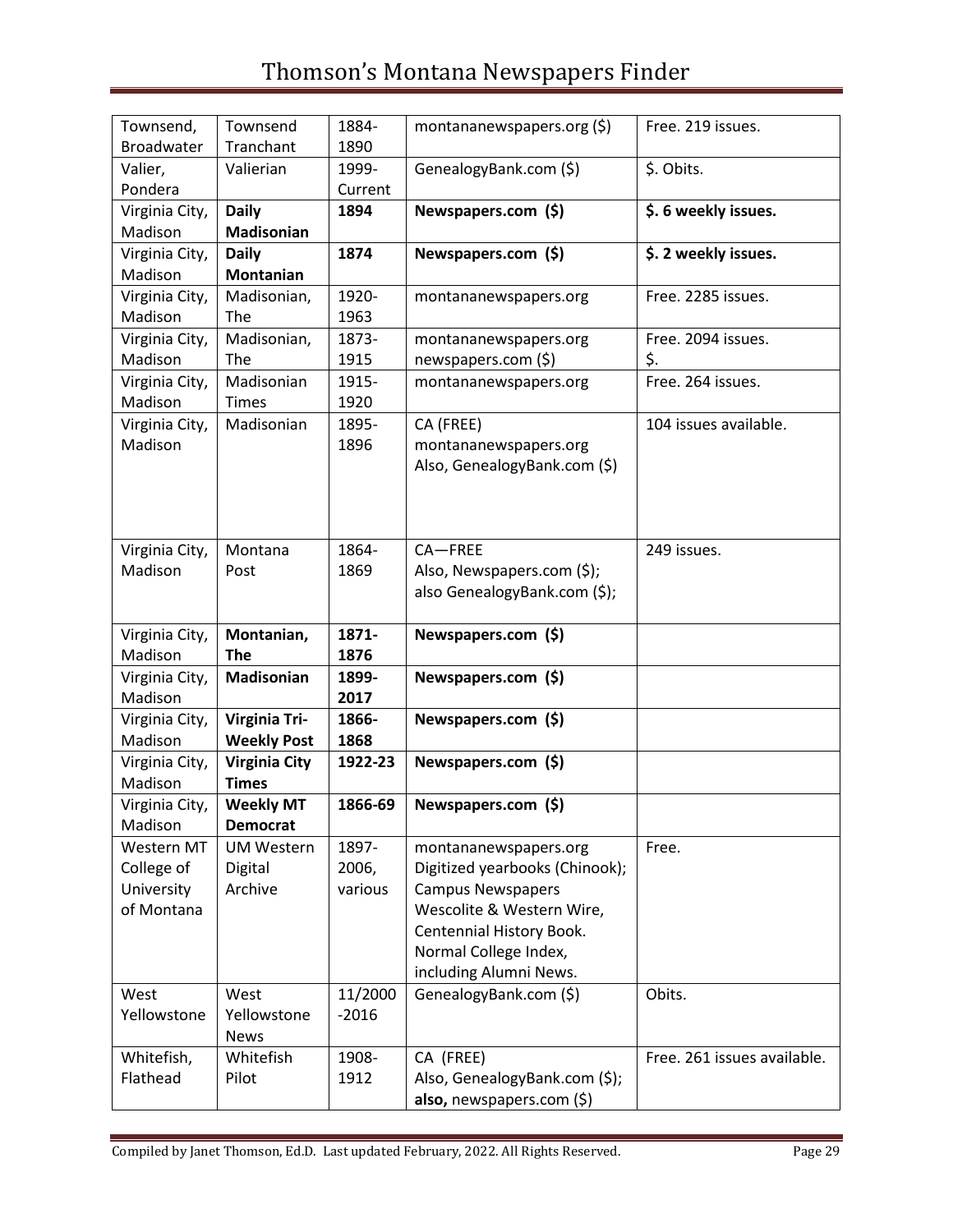| Whitefish,          | Whitefish              | 2004-         | GenealogyBank.com (\$)       | Obits.                      |
|---------------------|------------------------|---------------|------------------------------|-----------------------------|
| Flathead            | Pilot                  | Current       |                              |                             |
| Whitehall,          | Jefferson              | 1911-         | montananewspapers.org        | Free.                       |
| Jefferson           | <b>Valley News</b>     | 1925          |                              |                             |
| Whitehall,          | <b>Jefferson</b>       | 1894-         | montananewspapers.org        | Free.                       |
| <b>Jefferson</b>    | <b>Valley</b>          | 1901          |                              |                             |
|                     | Zephyr                 |               |                              |                             |
| Whitehall,          | <b>Montana</b>         | 1902-         | montananewspapers.org        | Free.                       |
| <b>Jefferson</b>    | <b>Sunlight</b>        | 1911          |                              |                             |
| White               | Rocky                  | 11/1875       | CA (FREE)                    | 453 issues.                 |
| Sulphur             | Mountain               |               | GenealogyBank.com (\$)       |                             |
| Springs             | Husbandman             | 12/1884       | Newspapers.com (\$)          |                             |
| White               | Rocky                  | 1/1880-       | GenealogyBank.com (\$)       | \$. Weekly.                 |
| Sulphur             | Mountain               | 8/1889        |                              |                             |
| <b>Springs</b>      | Husbandman             |               |                              |                             |
| Wibaux,             | Wibaux                 | $1/1907 -$    | CA (FREE)                    | 415 issues available.       |
| Wibaux              | Pioneer                | 12/1914       | Also, GenealogyBank.com (\$) | <b>Wibaux County formed</b> |
|                     |                        |               |                              | 1914, from Dawson,          |
|                     |                        |               |                              | Fallon, Richland.           |
| Wickes,             | Wickes                 | 1895-         | montananewspapers.org        | Free.                       |
| Jefferson           | Pioneer                | 1896          |                              |                             |
| Winifred,           | Raider Rave            | 2003-         | montananewspapers.org        | Free. 45 issues.            |
| Fergus              |                        | 2011          |                              |                             |
| Winifred,           | <b>Big Shot</b>        | 1988          | montananewspapers.org        | Free. 11 issues.            |
| Fergus              | <b>Bulletin</b>        |               |                              |                             |
| Winifred,           | Tourney                | 1949-         | montananewspapers.org        | Free. 2 issues.             |
| Fergus              | <b>Tattler</b>         | 1950          |                              |                             |
| Winifred,           | The Pioneer            | 1953          | montananewspapers.org        | Free. 1 issue.              |
| Fergus              | The Raider             |               |                              |                             |
| Winifred,           |                        | 1966-<br>1987 | montananewspapers.org        | Free. 161 issues.           |
| Fergus<br>Winifred, | Reporter               | 1937-         |                              |                             |
|                     | Prairie Dog<br>Chatter | 1965          | montananewspapers.org        | Free. 63 issues.            |
| Fergus<br>Winifred, | Winnifred              | 1917-         |                              | Free. 718 issues.           |
| Fergus              | <b>Times</b>           | 1936          | montananewspapers.org        |                             |
| Winston,            | Winston                | 1897-         |                              | Free. 111 issues available. |
| Broadwater          | Prospector             | 1899          | montananewspapers.org        |                             |
| Winston,            | Winston                | $5/1897 -$    | news.google.com/newspapers   | Free. 107 issues available. |
| <b>Broadwater</b>   | Prospector             | 7/1899        |                              |                             |
| Wisdom,             | <b>Big Hole</b>        | 11/1922       |                              | Free. 128 issues available. |
| Beaverhead          | <b>Basin News</b>      | $-4/1925$     | montananewspapers.org        |                             |
| Wolf Point,         | <b>Wolf Point</b>      | 1920-         | CA (FREE)                    | 679 issues available.       |
|                     | Herald                 | 1932          | newspaperarchive.com (\$)    |                             |
|                     | Little Rockies         | 7/1907-       |                              | Free. 121 issues available. |
| Zortman,            |                        |               | montananewspapers.org        |                             |
| Phillips            | Miner                  | 12/1909       |                              |                             |